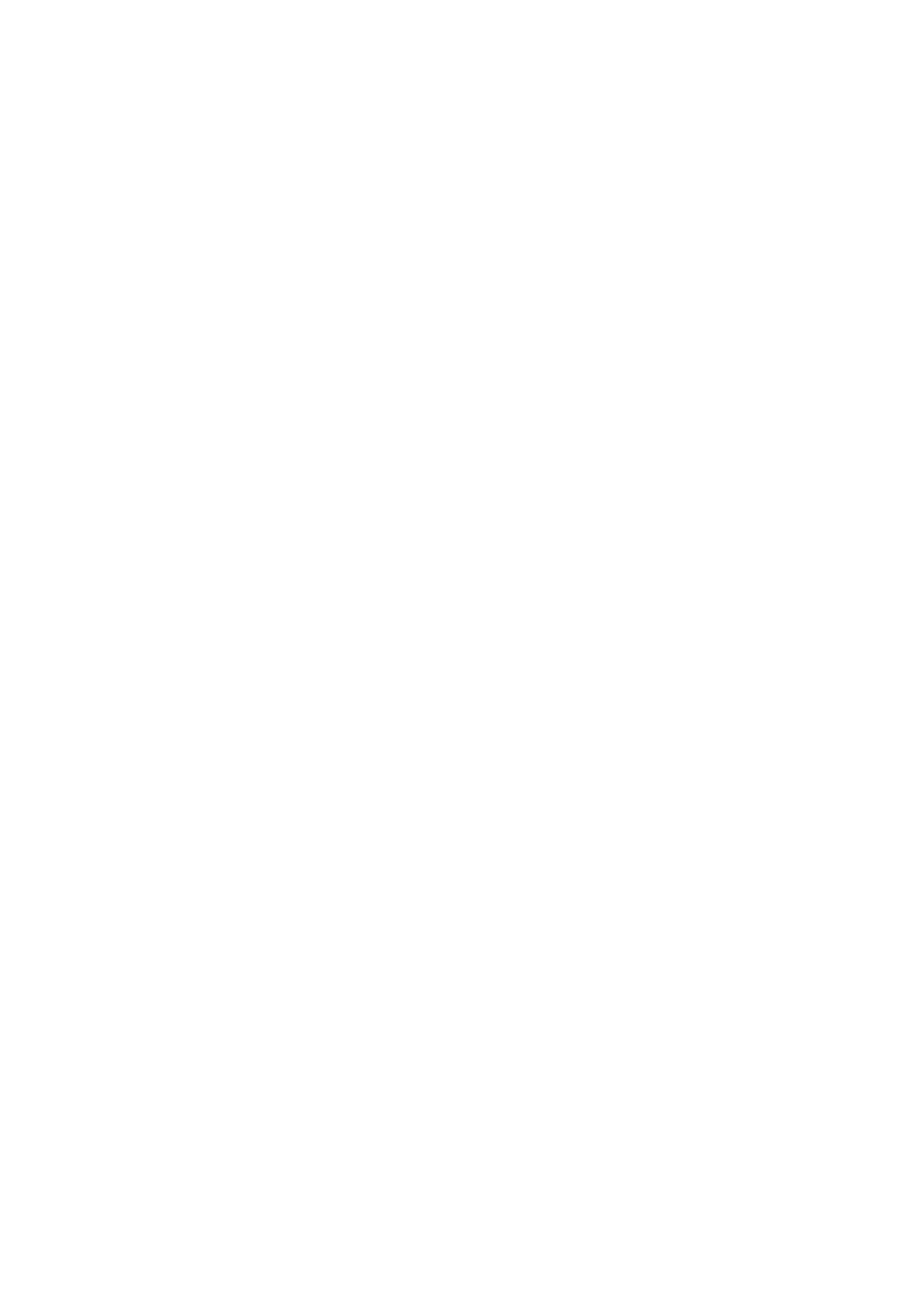**Responses of the Azerbaijani Government to the report of the European Committee for the Prevention of Torture and Inhuman or Degrading Treatment or Punishment (CPT) on its visit to Azerbaijan**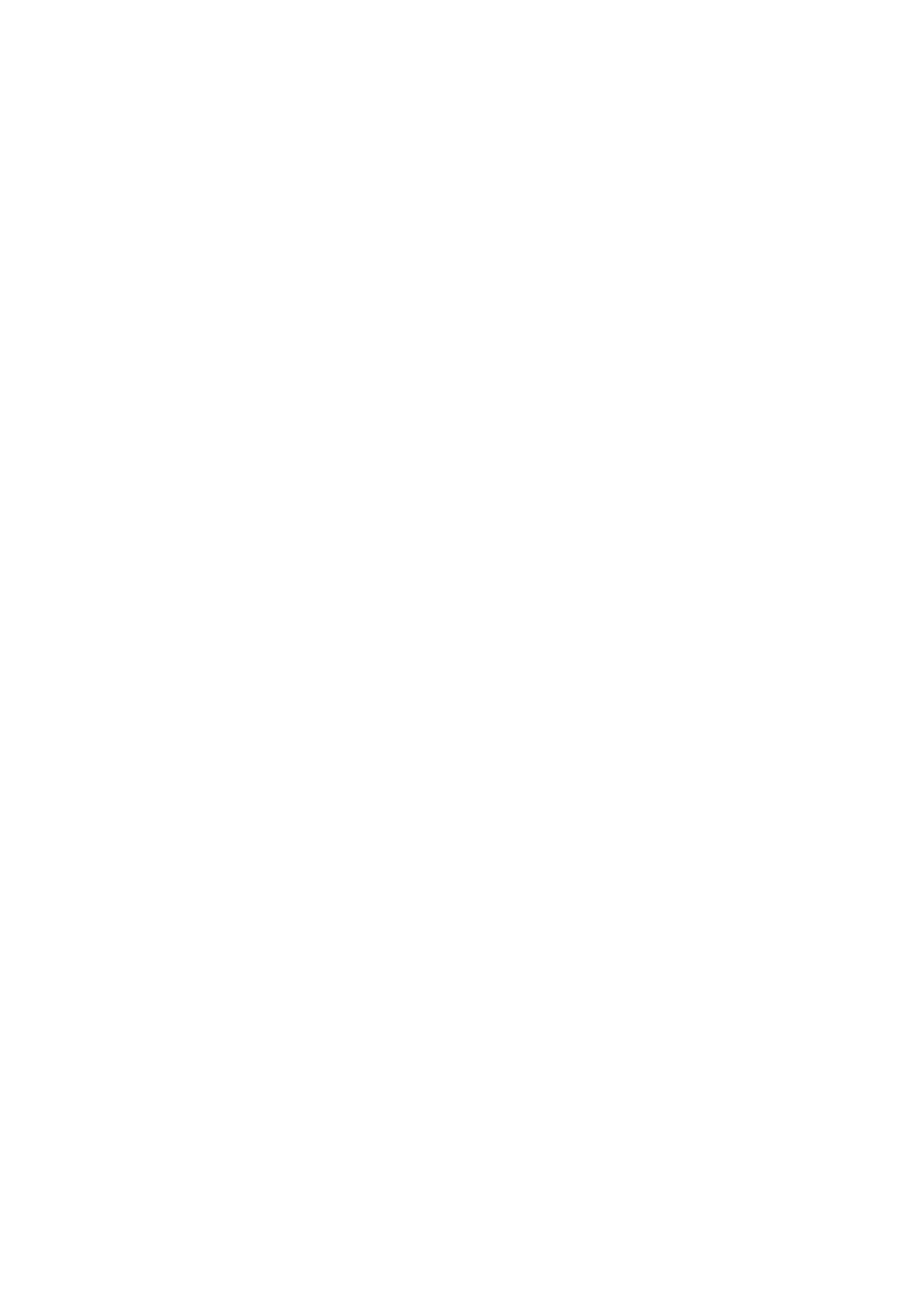# **CONTENTS**

# INTERIM RESPONSE OF THE AZERBAIJANI GOVERNMENT ..................................... 5 FOLLOW-UP RESPONSE OF THE AZERBAIJANI GOVERNMENT ............................... 21

Page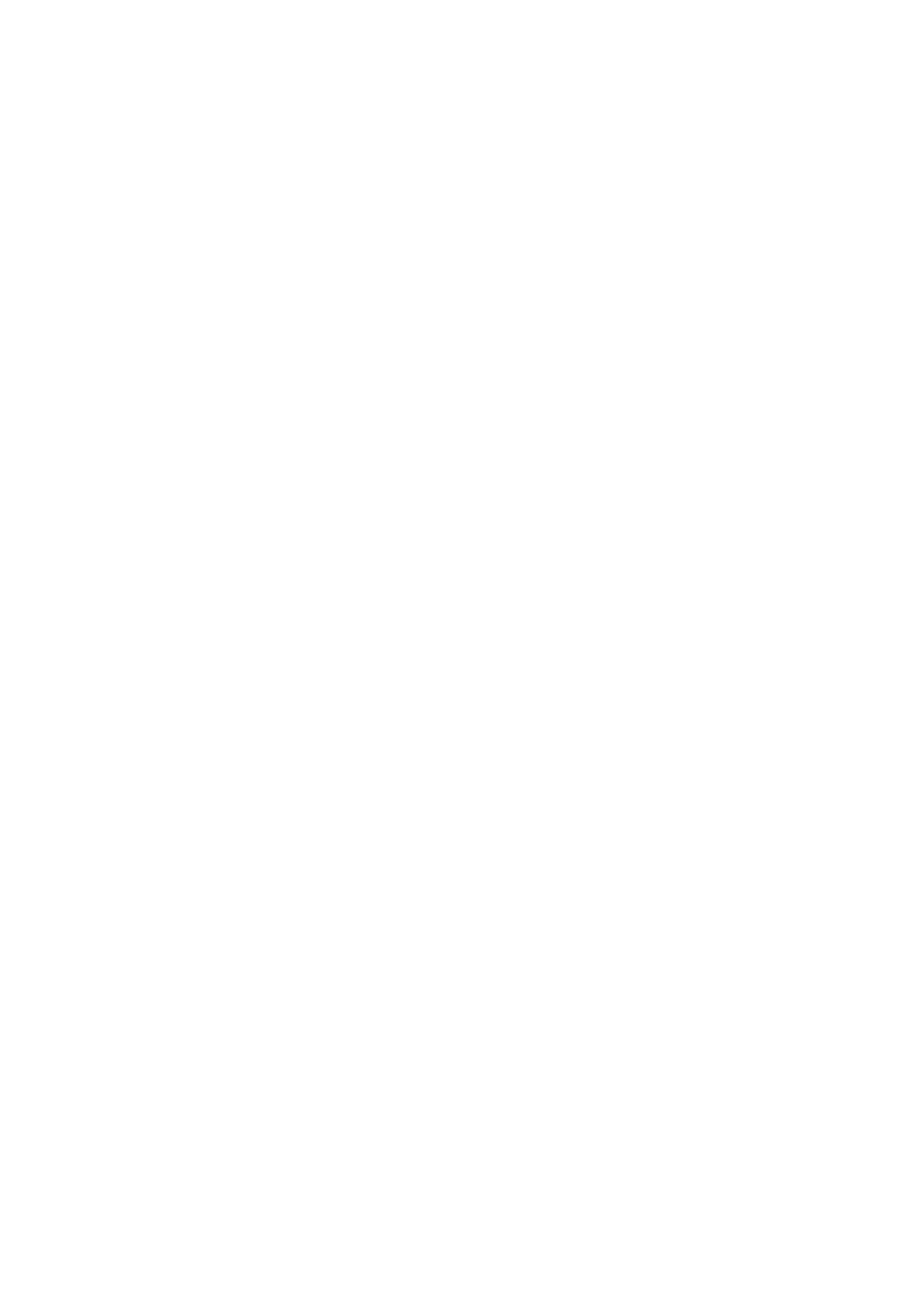**Interim response of the Azerbaijani Government**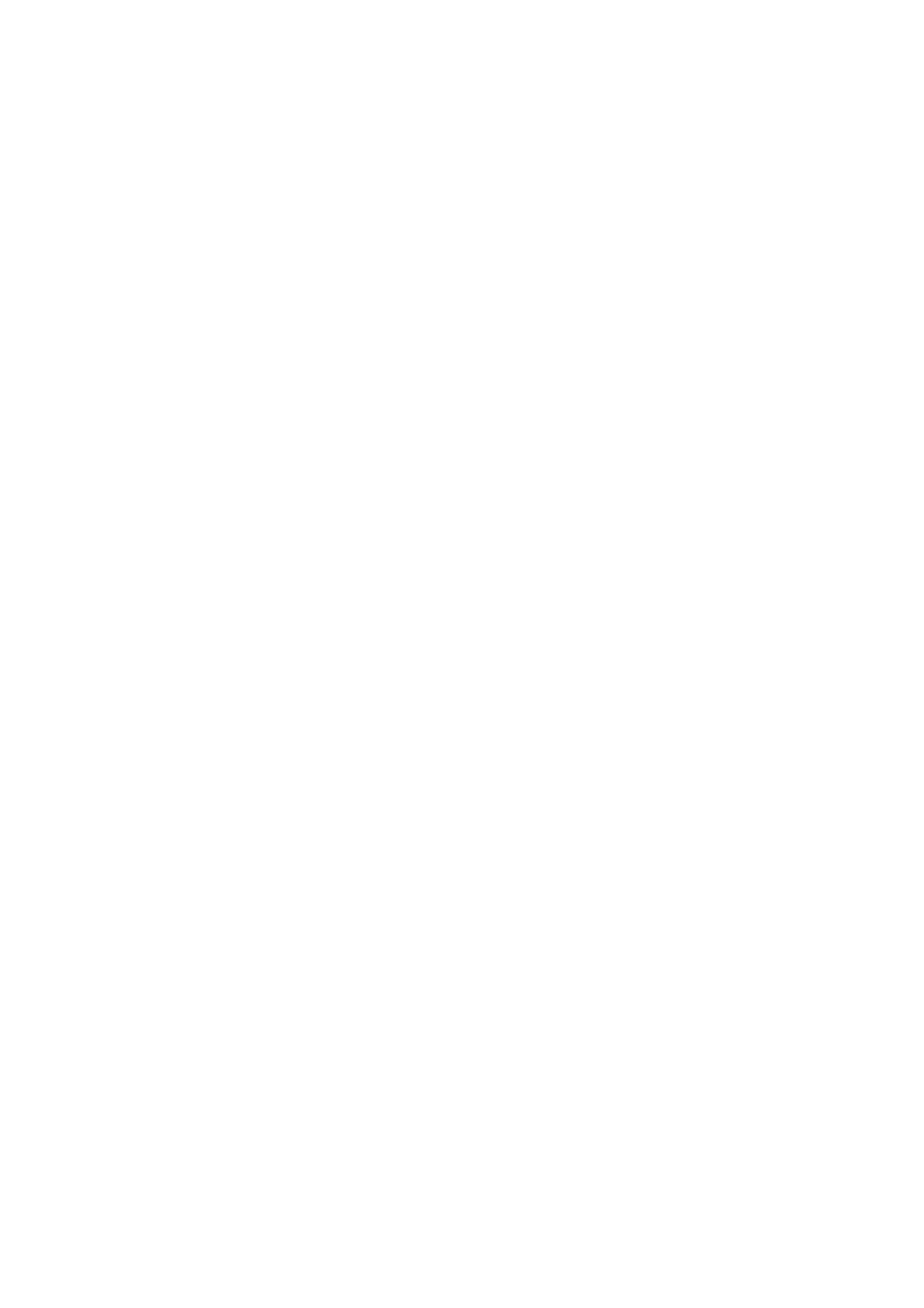# **Preliminary replies of the Government of the Republic of Azerbaijan concerning the CPT report on Azerbaijan**

#### *Ministry of Internal Affairs*

The recommendations set out in the Report concerning Azerbaijan adopted by the European Committee for the Prevention of Torture and Inhuman or Degrading Treatment or Punishment (CPT) have been examined.

As pointed out in the report, in recent years some measures have been taken by the Ministry of Internal Affairs in this line with a view to improve police activities in the field of protection of human rights and freedoms and additional action plan has been worked out and is carried out stepby-step to harmonize the police activities with relevant international standards, including the recommendations of UN Committee against Torture and International Amnesty Organization.

Follow to the state policy carried out by Azerbaijan Republic, as well as principle of that the human element is essential in the community, for the purpose of the protection of human rights and freedoms strong organizational and practical measures were carried out and are continued by the Ministry of Internal Affairs in divisions and establishments subordinated to it.

Constitutional principles of protection of human rights and freedoms as a main aim of the state set out in all laws of the state also envisaged in the regulations of MIA of Azerbaijan Republic and special attention to provide the police activities in particular on this basis are taken into consideration.

It should be noted that all necessary measures to regulate police-and-national relationship in respect of legal and ethical norms are taken; moreover, law compliance and respect to human rights and freedoms of persons brought to, and/or remanded in custody and during the administrative arrest are strictly verified.

In this respect, as early as 04/03/2000 Orders 80, 81 and 82 of MIA were issued, envisaging the strengthening of lawfulness among staff and personnel, the providing of compliance with the rights of detained persons, the improvement of their detention conditions and providing the supervision of law compliance in the said area. The same Orders also envisage the rules of maintenance of the rights of detained and arrested persons by the police.

 Instruction on protection of temporary detained persons in the police temporary detention centers and their accompaniment and Internal disciplinary rules in the police temporary detention centers were drawn up and approved by the Order of 06/11/2001.

At the doorway of police stations and in the hall of on-duty police divisions it had been placed special tables reflecting the extractions from the Constitution and other relevant laws of Azerbaijan Republic, personal information (addresses and location) of lawyers with a view to provide an explanation for persons brought to custody, detained and arrested by the police of their rights and the rules of their realization.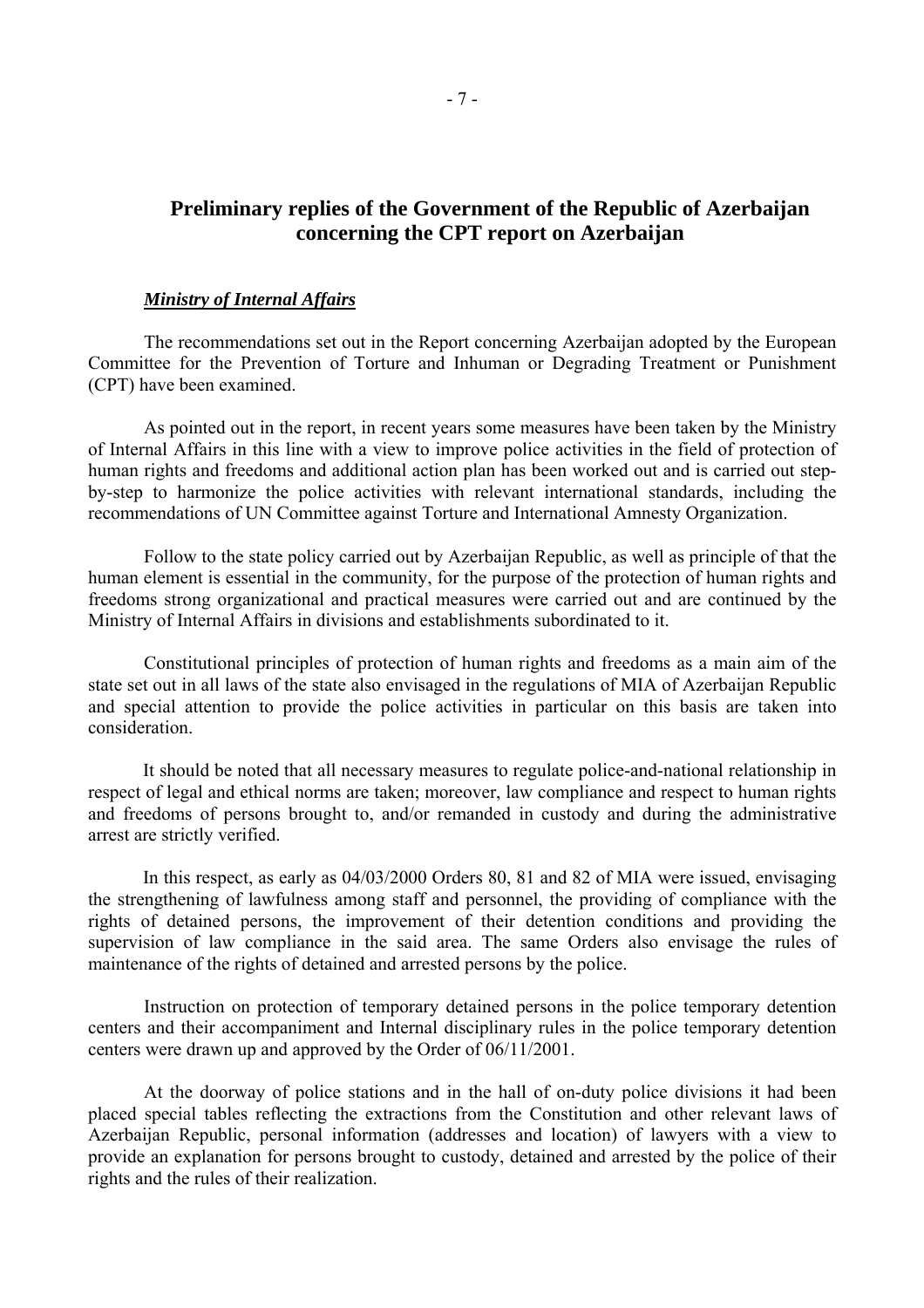According to the Criminal Procedure Code of Azerbaijan Republic and the Code of Administrative Offenses, each person being brought to police for suspected of a crime commitment or for the commission of administrative offence has the right to inform his/her close relatives of their situation, the right of access to a lawyer, to a doctor, to pass through medical examination and other rights as from the very outset of his/her deprivation. From this point of view, their rights shall be explained in writing and they shall sign the notification on its receiving.

According to the provisions of the Article 399 of the Code of Administrative Offenses, administrative arrest of a person who has committed an administrative offence shall not last more than 3 hours. In this case shall be formalized protocol on administrative arrest of a person and he/she shall be informed in writing on aforementioned rights.

Within the Ministry operative control mechanism were created by collaborators dealing with the law and human rights compliance. In connection with law violations and non-compliances with human rights the conduction of impartial internal investigations and use of strict measures in respect of culpable collaborators are provided.

As a result of measures taken in this line, in a period of 2002 and the last period of current year various dissuasive discipline measures were taken in respect of 186 collaborators for violation of human rights and freedoms (including  $5 -$  for beating,  $58 -$  for unreasonable detention,  $27 -$  for motiveless bring to police,  $7 -$  for unlawful search etc.) 10 man had been relieved from their duties and 27 dismissed from service. During the same period the cases of torture by police officers with a view to obtain information or to compel to confess were not displayed.

Moreover, taking into consideration the CPT view, we should inform that in a period of 2002 and the last 10 months of current year 110 criminal cases dealing with resistance were initiated against police officers, at the same period 153 police officers were bodily injured.

Community on regular basis are informed on the activities of police authorities by Pressservice of the Ministry and publishing bodies of MIA such as "Mübariz keşikda", "Asgar", "Polis" newspapers, as well as with the support of other mass-media outlets of the country with a view to provide openness in the field of combating crimes, ensuring the public order and public security. With the same end, various programs are organized by Press-service of MIA in the Azerbaijan State Tele and Radio Broadcasting Agency and private TV and radio companies such "ANS", "Space" and Interstate TV Company "Mir".

Instruction on protection of persons remanded in temporary detention establishments and their accompaniment, which was agreed with the Prosecutor Office and Ministry of Health of Azerbaijan Republic had been worked out.

In January – March of 2003 Ombudsman of Azerbaijan Republic visited temporary detention centers of police divisions in Shamakhi, Shaki, Jalilabad, Bilesuvar, Masalli, Lenkoran, Quba, Devechi, Siyesen, Ismayilli and Aksu regions with a view to determine the conditions of detention and maintenance of persons holding there. Additional measures have been taken to eradicate shortcomings and insufficiencies determined during the examinations. For improvement the medical, legal, social conditions and nourishment of suspects and accused persons holding in temporary detention centres 321 million manats in 2002 and 471 million manats in current year were allocated, and for reconstruction works 35 million manats in 2001, 83,5 million in 2002 and 156 million in 2003 were allocated.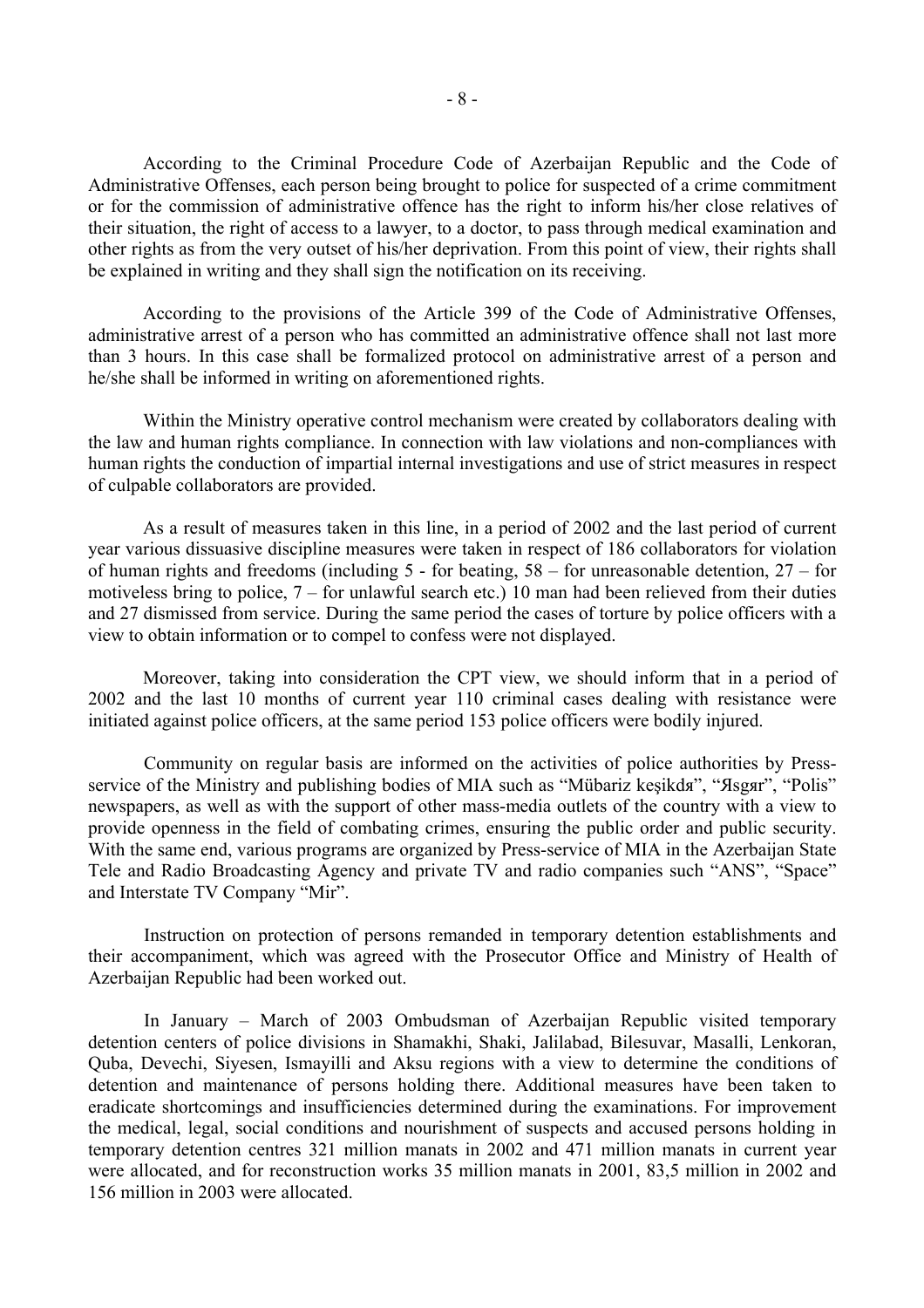At present construction of new detention centers that meet the requirements of international standards in Azizbeyov, Chatai, Narimanov, Nasimi, Yasamal and Binagadi regions of Baku city, as well as in Zagatala, Sabirabad and Lenkoran regions of the country were completed and will be put into operation as soon as possible.

Temporary detention centers (in total 20) in Ganja, Bilesuvar, Sabirabad, Imishli, Kurdamir, Ismailli, Kabala, Absheron regions, as well as temporary detention center of the Department for Combating Organized Crimes had been repaired in accordance with new standards and put into operation, and in other 17 police divisions relevant measures in these directions are carried out.

Furthermore, based on international standards the improvement of the functions of the Division for Control the Services in Temporary Detention Centres established within the structure of Main Public Security Department of MIA is provided to harmonize the activities of temporary detention centres of police divisions with international regulations, to strengthen control and attention over there.

ìHuman Rightsî courses organized in Police Academy with a view to study in-depth the legislation concern human rights, including international regulations in this respect. Courses on Police and Human Rights which provides for 40 hours lectures were added with additional 4 hours with a view to study the requirements of the provisions of UN Convention against Torture, Inhuman or Degrading Treatment or Punishment and other legislative regulations.

Thus, all provisions of the recommendations of the CPT Report for Azerbaijan on guaranties to prevent maltreatment against persons brought to police and persons deprived their liberty are adequately set out in the relevant laws of Azerbaijan Republic, as well as in the regulations of MIA and are applied in service activities.

Ministry of Internal Affairs keeps under control the law compliance in bodies and divisions subordinated to it. Special administrative proceedings dealing with the violation of human rights are carried out and adequate measures are taken in respect of each collaborator who commits an offence.

#### *General Prosecutor's Office*

After the acceding to the European Convention for the Prevention of Torture and Inhuman or Degrading Treatment or Punishment at the Office of Public Prosecutor was signed and immediately came into force Order 08/10 determining the obligations of prosecutors' officials.

 By the same Order have been initiated necessary regulative mechanisms to ensure the protection of human rights and to prevent torture and inhuman treatment.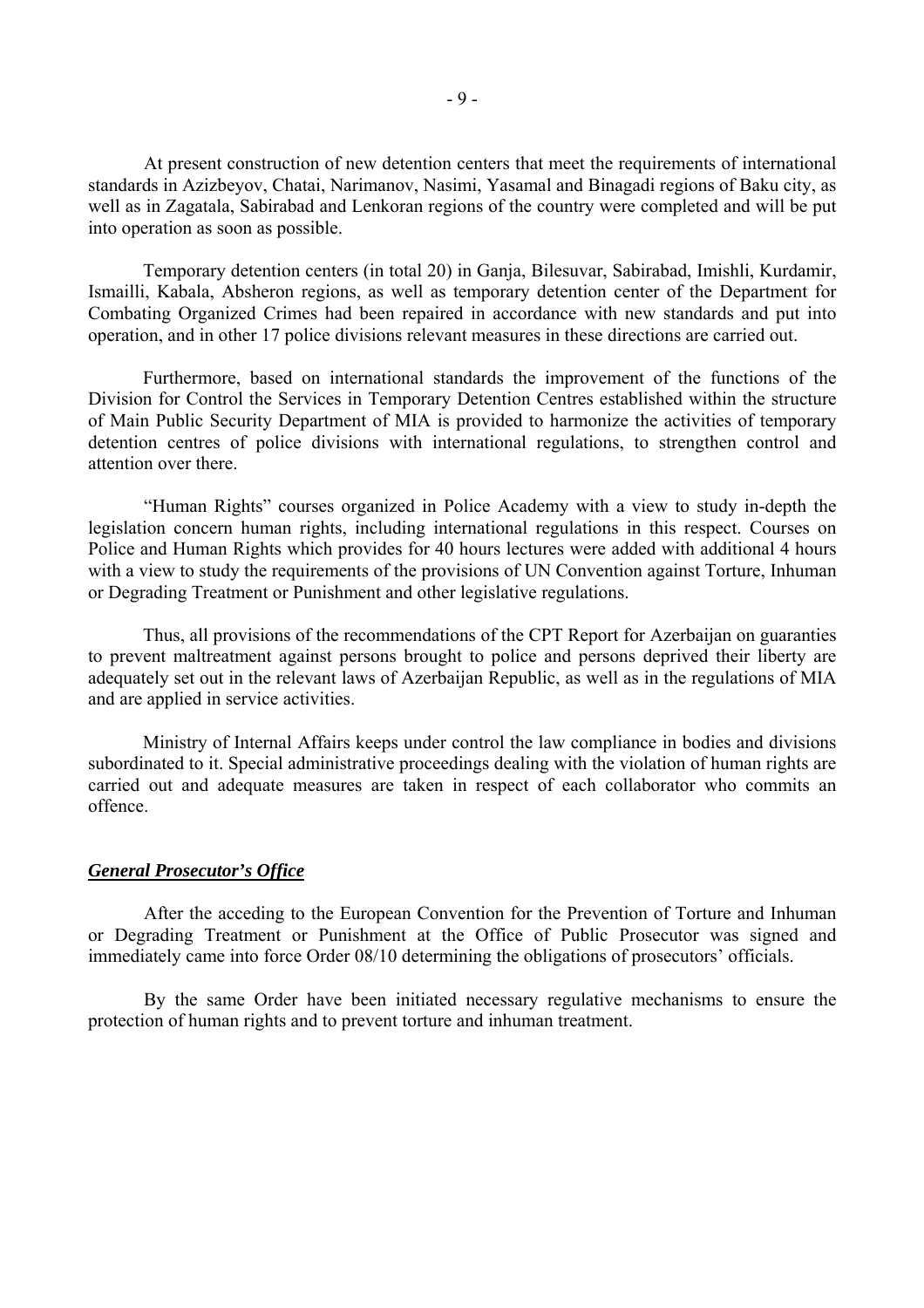With this end, all prosecutors are entitled to take such measures provided for in law as may be necessary: to ensure accused persons, suspects and victims with legal defence during preliminary investigations; to provide comprehensive, full and impartial examination of any information on the use of torture or other any unlawful actions and take appropriate measures in this respect; to keep the health conditions of remanded or detained persons under control with a view to prevent such cases; to carry out, if necessary, immediate medical examination in a presence of a lawyer (defender); to reject during the estimation of evidence on criminal matters, illegally obtained evidence and proofs and to recognize them inadmissible for charge in crime; to take measures against officials involved in such action as torture, beating, use of physical and psychological violence.

 Furthermore, under Order 02/47 of March 9, 2001 on strengthening the control of prosecutors over preliminary investigations and prosecution and their procedure guidance of preliminary investigations, controlling prosecutors are required to check, periodically, a lawfulness of detention of persons in temporary detention centres and to prevent their unlawful detention.

In 2002 official 216 checking were conducted by MIA for unreasonable detention, unlawful bringing to police, inhuman and degrading treatment, illegal searching, baseless ness fine impose etc.

It was clarified that in 2002 in 62 cases, including 1 case of assault and battery, 1 case of beating, 17 cases of unreasonable holding in custody, 10 cases of unlawful bringing to police, 3 cases of illegal searching, 12 cases of illegal deprivation of rights to drive a vehicle, 1 case of groundless use of arm and its unlawful application and 16 cases of violation of human rights and freedoms by police officers.

At the same year, 94 police officers, of which  $40$  - senior officers,  $54$  – the ranks; including 19 - from CA, 3 – from NM, 1 – from MCM, 3 – from investigation group, 4 – from on-duty units, 19 – from Road Police Department, 15 district inspectors – from public security services,  $24$  – from patrol forces, 1 deputy chief and 4 – from other divisions of police establishments were subjected to various punishments for violation of human rights and freedoms.

In 2002 dealing with the violation of human rights and freedoms 2 criminal cases, 20 cases of dismissals from duties, 7 cases of discharge from position, 9 cases of warning of ineligibility to service job, 1 case of displacement from upper rank to lower rank were initiated and other 55 discipline-dissuasive measures were applied in respect of police officers.

During the last period of 2003 dealing with the violation of human rights and freedoms by police officers 63 cases, including 1 case of deliberate battery, 1 case of beating, 14 cases of unreasonable holding in custody, 7 cases of unlawful bringing to police, 2 cases of illegal searching, 1 case of unlawful charge in criminal 18 cases of illegal deprivation of rights to drive a vehicle, 1 case of groundless use of arm and its unlawful application and 18 other cases were detected.

At the same year, 91 police officers, of which  $45$  - senior officers,  $46$  – the ranks; including 14 - from CA, 1 – from NM, 1 – from MCM, 7 – from investigation group, 4 – from on-duty units,  $30$  – from Road Police Department, 10 district inspectors – from public security services,  $18$  – from patrol forces, 2 collaborators of the Main Security Department, 1 chief and 2 deputy chiefs and 1 from other divisions of police establishments were subjected to various punishments for violation of human rights and freedoms.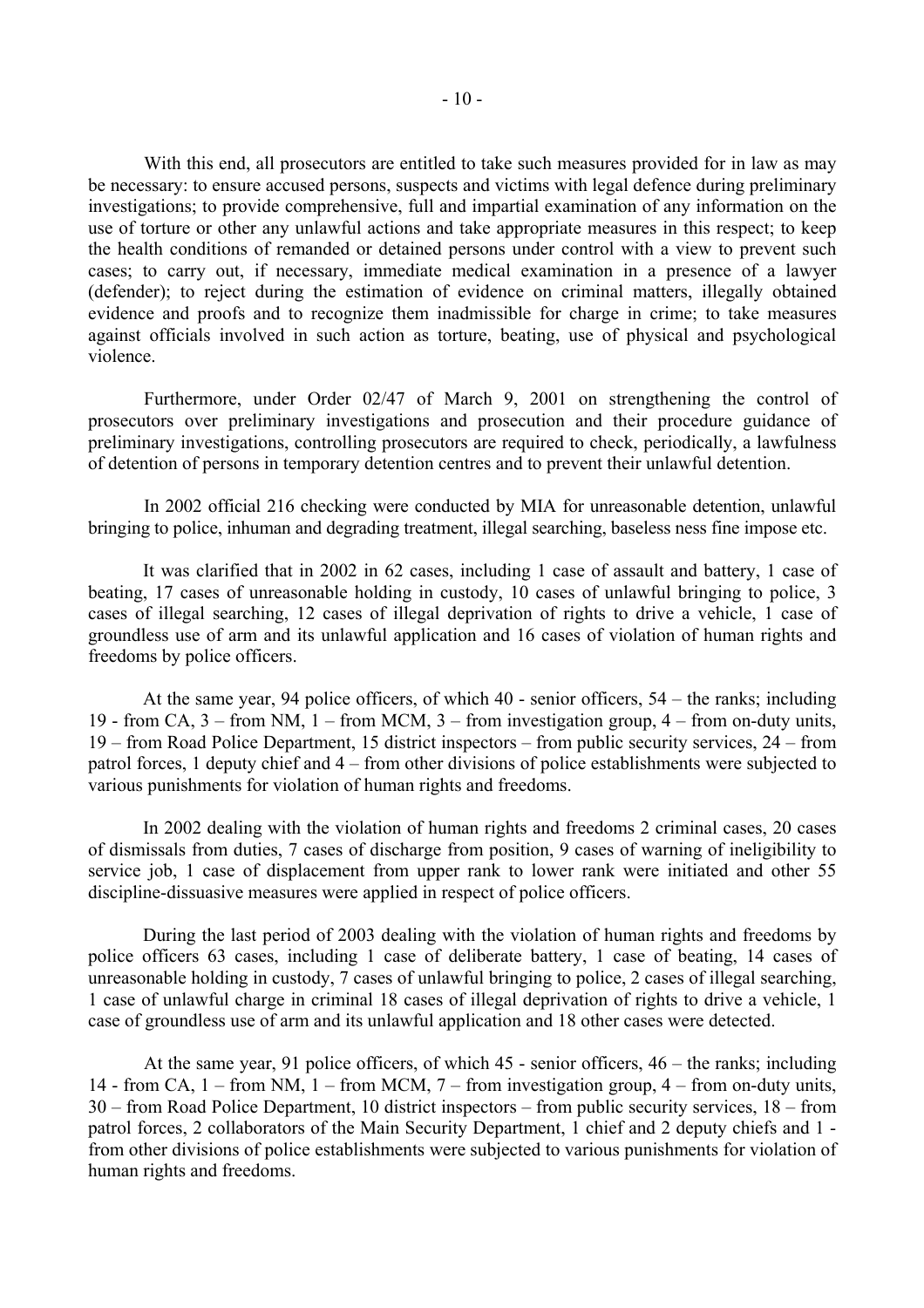During the last period of 2003 dealing with the violation of human rights and freedoms 1 criminal case, 3 conviction cases, 7 cases of dismissals from duties, 9 cases of discharge from position, 2 cases of displacement from upper rank to lower rank were initiated and other 69 discipline-dissuasive measures were applied in respect of police officers.

The following measures shall be taken to provide the application of the recommendations set out in the Report of the European Committee for the Prevention of Torture and Inhuman or Degrading Treatment or Punishment (CPT):

1. Paragraph 17 of the Report provides for that according to the Code of Administrative Offences, police can hold a person who has committed an administrative offence no more than 3 hours. In case of admission of his guilty, he may be subject to administrative arrest that lasts 15 days and that period begins to flow in temporary detention center.

 Article 399.1 of the Code of Administrative Offences, provides for that the administrative arrest of a person who has committed an administrative offence, except the provisions of the Articles 399.2 and 399.3, shall not be more than 3 hours. Article 399.2 provides for that a person who has committed a violation of border control or normal regime of state border control at frontier points of Azerbaijan Republic and in respect of whom administrative proceedings are carried out, can be held in custody up to 24 hours to determine the circumstances of an offence and to identify his/her identity or where he/she does not have the identifying documents can be held in custody, by court decision, up to 3 days. Article 399.3 provides for that administrative arrest of a person in respect of whom administrative proceedings are carried out, shall not be more than 24 hours. According to Article 399.4, the period of administrative arrest of a person who has committed an administrative offence begins from the time of his/her appearance in a centre so as to draw up an administrative protocol, and of a drank person begins form the time when he/she became sober up.

 According to Article 30.3 of the same Code, administrative arrest period are added to the period of administrative detention. As can be seen from the aforesaid, the law provision was misinterpreted.

2. CPT have recommended in paragraph 25 of the Report that criminal suspects brought before a judge at the end of police custody allege ill-treatment by the police, the judge record the allegations in writing, order immediately a forensic medical examination and take the necessary steps to ensure that the allegations are properly investigated. Furthermore, the judge should request a forensic medical examination whenever there are other grounds to believe that a person brought before court could have been the victim of ill-treatment, even in the absence of an express allegation of ill treatment.

 According to Article 449.3.4 of the Criminal Procedure Code the accused person (criminal suspect) and his/her lawyer (defender) a victim of a crime and his/her legal representative and other persons who, during decision-making or other action, have been subjected to the violation of human rights and freedoms may file a claim on torture or inhuman and degrading treatment of detained person with body responsible for the conduction of criminal proceedings. The said claim shall be reviewed by the supervising court and that court shall pass a decision on whether the claim admissible or inadmissible.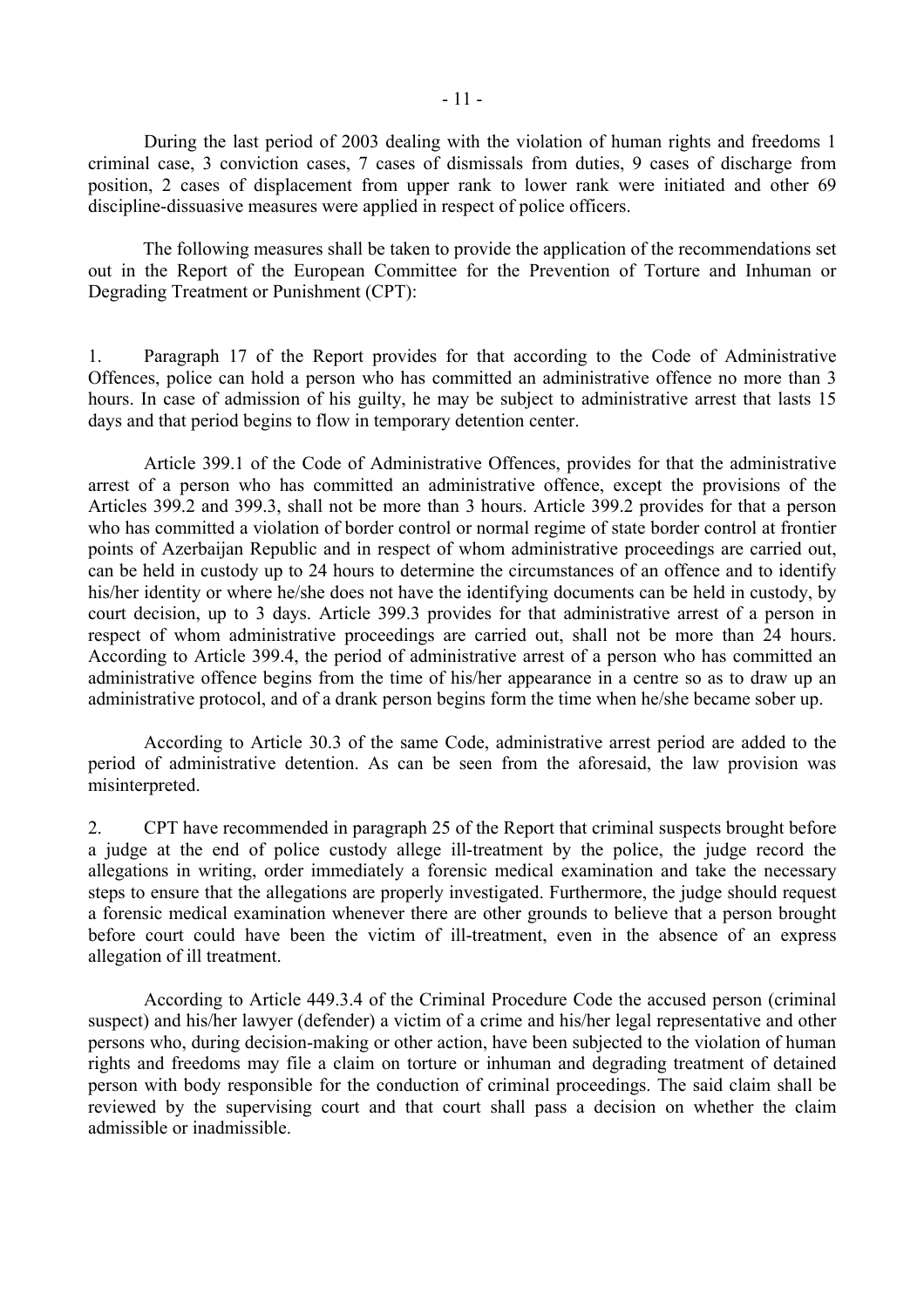According to the legislation, the court shall identify all evidences submitted to it before court proceedings so that to examine the procedure actions and lawfulness of the decisions of the bodies carrying out the criminal procedure. The judge have right to summon and interrogate all persons rejecting or confirming the testimonies and/or statements and also are entitled to request all necessary documents and evidence to identify the lawfulness of the claims (Articles 450.4 and 450.5).

As can be seen, as the legislation doesn't provide for the right of the court to request a forensic medical examination at the time of consideration of a claim dealing with maltreatment, the court may be limited solely by requesting of medical documents.

Article 450.5 of the Code of Criminal Procedure shall be amended as follows: "450.5 The judge have right to summon and interrogate all persons rejecting or confirming the testimonies and/or statements and also are entitled to request all necessary documents and evidence to identify the lawfulness of the claims and request a forensic medical examinationî with a view to comply with the recommendation of CPT.

It should be noted that in this case the CPT recommendation are complied with partially, in other words to request a forensic medical examination as CPT recommends, is a right of the court rather than its obligation. This is meets the standards of judicial proceedings and the principle of equity. Because of that Article 25.3 of the Code of Criminal Procedure provides for that the judges should be guided by self-consciousness and sense of justice in the administration of justice and in the examination of documents and evidence submitted to them by proceedings parties. Otherwise, the functions of the court in the examination of such claims are minimized and the functions of bodies carrying out a forensic medical examination are maximized.

3. As we see it from the recommendation 31 of the CPT report the national legislation does not provide for the right to inform their close relative or a third party of their choice of their situation.

According to Article 90.7.6, criminal suspect as from the outset of his/her deprivation or as from or immediately after the notification of decision on preventive measures taken in respect of him/her has right to inform of deprivation of his/her liberty by telephone or other communication facilities his/her family, close relatives, the places where he/she lives or works (studies). Article 91.5.6 of the same Code extends the provision of this article to accused persons.

The law does not specify the meaning of the term "as from the deprivation". However, the national court practice, taking into account the practice of the European Court for Human Rights envisages this term "as from" as a factual time of deprivation of liberty of person. It should be considered that according to that practice, the formal part of the status of deprived person has no affect to legal consequences, namely even if a person concerned is a criminal suspect or accused person, the time of his/her factual detention (deprivation) considered as an outset of deprivation of his/her liberty and resulted with the application of relevant procedures (Articles 5 and 6 of the European Convention on Human Rights and Fundamental Freedoms). The circumstances to delay the submission of information are not provided for by the law. However, it is possible to provide exceptions in some cases (e.g. it is possible in cases dealing with the detention of members of terrorist groups, organized criminal groups, to delay the submission of information for defined period with a view to increase the effectiveness of preventive measures). The world practice in this respect should be taken into consideration and appropriate regulation mechanisms be provided with this end.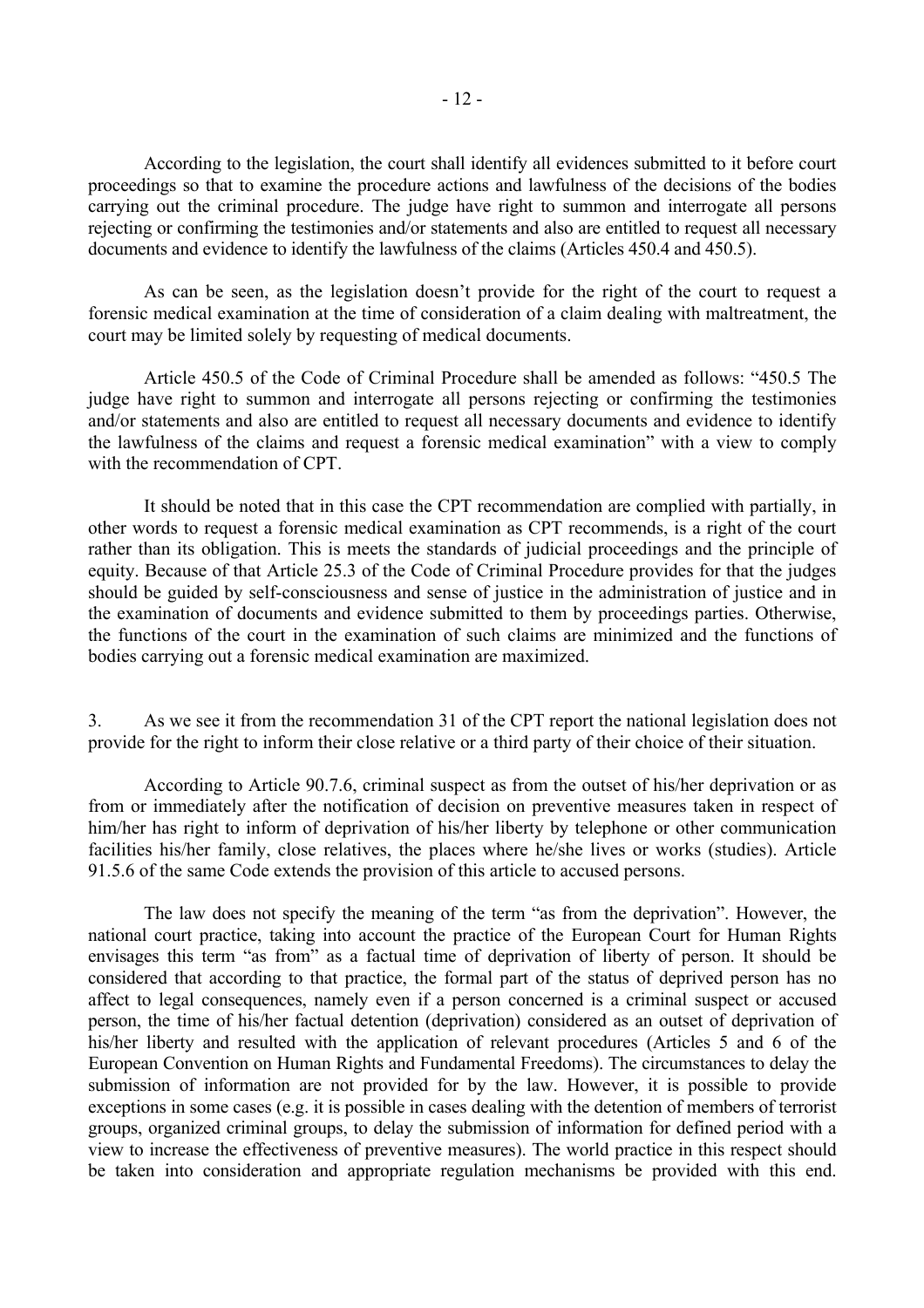4. CPT have recommended in paragraph 32 of the Report that authorities shall take steps to ensure that the right of access to a lawyer for persons in police custody applies as from the very outset of their deprivation of liberty and not only when a person's deprivation of liberty is formalised in a protocol of detention. As pointed out above, according to the criminal and administrative procedures of Azerbaijan "time of deprivation" is considered as a factual time of deprivation of liberty of a person. The measures that are to be taken shall include the compliance with this provision. There is no reason to make any amendment to the legislation with this end.

## *Ministry of National Security*

In response to the recommendations, in particular in respect of Recommendation 69 (concerning Investigative isolator of MNS) set out in the Report of the European Committee for the Prevention of Torture and Inhuman or Degrading Treatment or Punishment (CPT) the following measures has taken and has to be taken by the Ministry:

1. In order to improve activities of inmates, in particular their out-of-cell activities, sports room provided with new equipments was placed at their disposal that enables them regularly, besides daily outdoor exercise, to go in for sport. Furthermore, given part of inmates with their prior consent and in accordance with the provisions and terms of the legislation are involved in refurbishment program such as the repair of the facilities within the isolator, maintain of order and cleanliness and other works. Inmates also are provided with board games, literature, including religious and periodicals, newspapers. They have the possibility to carry out their devotions in free manner. The possibility to meet with their relatives and to get reception by investigators, lawyers, doctors and the administration staff substantially reduces the pastime of inmates in cells.

2. At present 4 exercise yards constructed in conformity with design estimate project situated in the isolator is in the use of inmates. It was found out that the one of the exercise yards can be enlarged (up to 25  $m^2$ ) and this question was positively resolved, in spite of the fact that the possibility of their enlargement is extremely limited.

3. The installation of radio sets in the cells of the isolator is under consideration.

4. For each inmate it has been opened individual medical file with a view to improve the quality of medical documentation. In order to ensure that medical confidentiality is respected, all medical examinations are conducted out of the sight of law enforcement officials, as Europe Committee proposed. As regards medical files of inmates, they are kept separately in other closed room.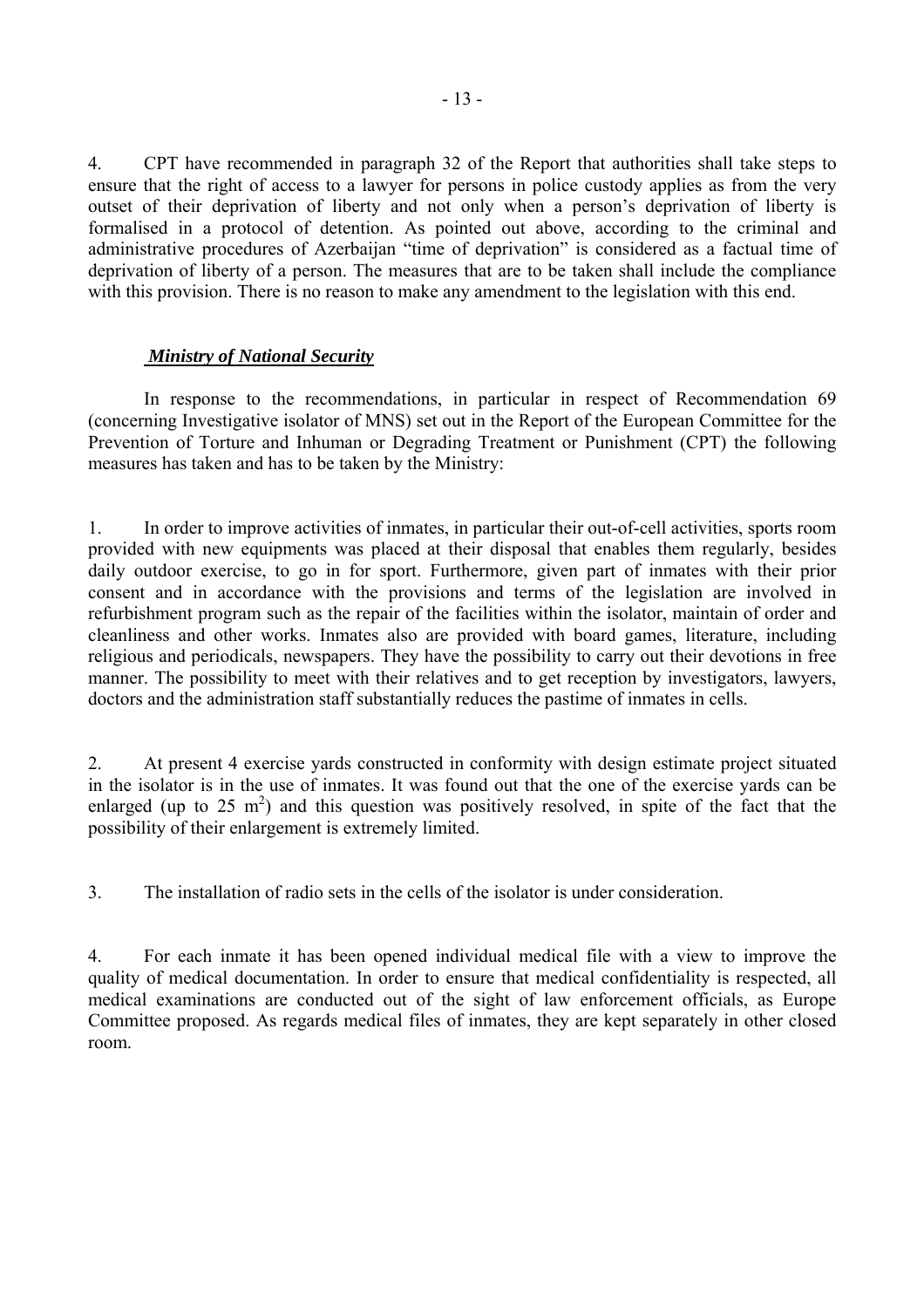5. During the visits international organizations had proposed to give an opportunity to inmates to have contact with the outside world. It is impossible to settle down this issue because of the fact that these rights does not provided in the legislation. We have to inform that the remanded persons are allowed immediately after detention, but not regularly to inform of deprivation of their liberty by telephone or other communication facilities their family, close relatives, the places where their live or work (study) with a view to provide the confidentiality of the preliminary investigations (Criminal Procedure Code of Azerbaijan Republic Articles 90.7.6; 153.2.4; 161.0.2.).

6. Taking into consideration the wishes of inmates, it was given a possibility for inmates to meet with their close relatives in a worthy manner.

7. Inmates have confidential access to bodies and officials (judge, prosecutor, as well as Ombudsperson) authorised in accordance with the legislation to receive complaints and such their rights are guaranteed by the isolator. However, it is not impossible to solve a problem of confidential application by remanded persons to other authorities (as well as the right to communicate with close relatives) because of the fact that it does not provided for in the legislation.

8. According to the legislation, Commissioner for Human Rights (Ombudsperson) of Azerbaijan Republic such as an authority entitled to receive regularly complaints from persons detained and, where appropriate, take relevant measures in this respect has right to enter, without prior notification, the detention establishments; meet with persons detained and talk to them tête-àtête; examine the documents attesting the legality of their detention (the Constitutional Law of Azerbaijan Republic on Commissioner for Human Rights (Ombudsperson) of Azerbaijan Republic of December 28, 2001), and these rights are fully respected by the Investigative isolator of MNS.

9. At the isolator the separate medical staff and paramedical staff had been constituted and the vacancies will be completed as soon as possible.

10. The administration of the Ministry of National Security expresses its willingness to assist further in the realization of visits to the Investigative Isolator of the Ministry of National Security by International Committee of the Red Cross, the European Committee for the Prevention of Torture and Inhuman or Degrading Treatment or Punishment, as well as other international, governmental and non-governmental organizations.

# *Ministry of Justice*

First of all it should be pointed out that all issues dealing with the implementation of the recommendations of the European Committee for the Prevention of Torture and Inhuman or Degrading Treatment or Punishment (CPT) have been discussed at the meetings of the Collegiums of the Ministry with a participation of all employees concerned and within the Ministry relevant commissions has been given.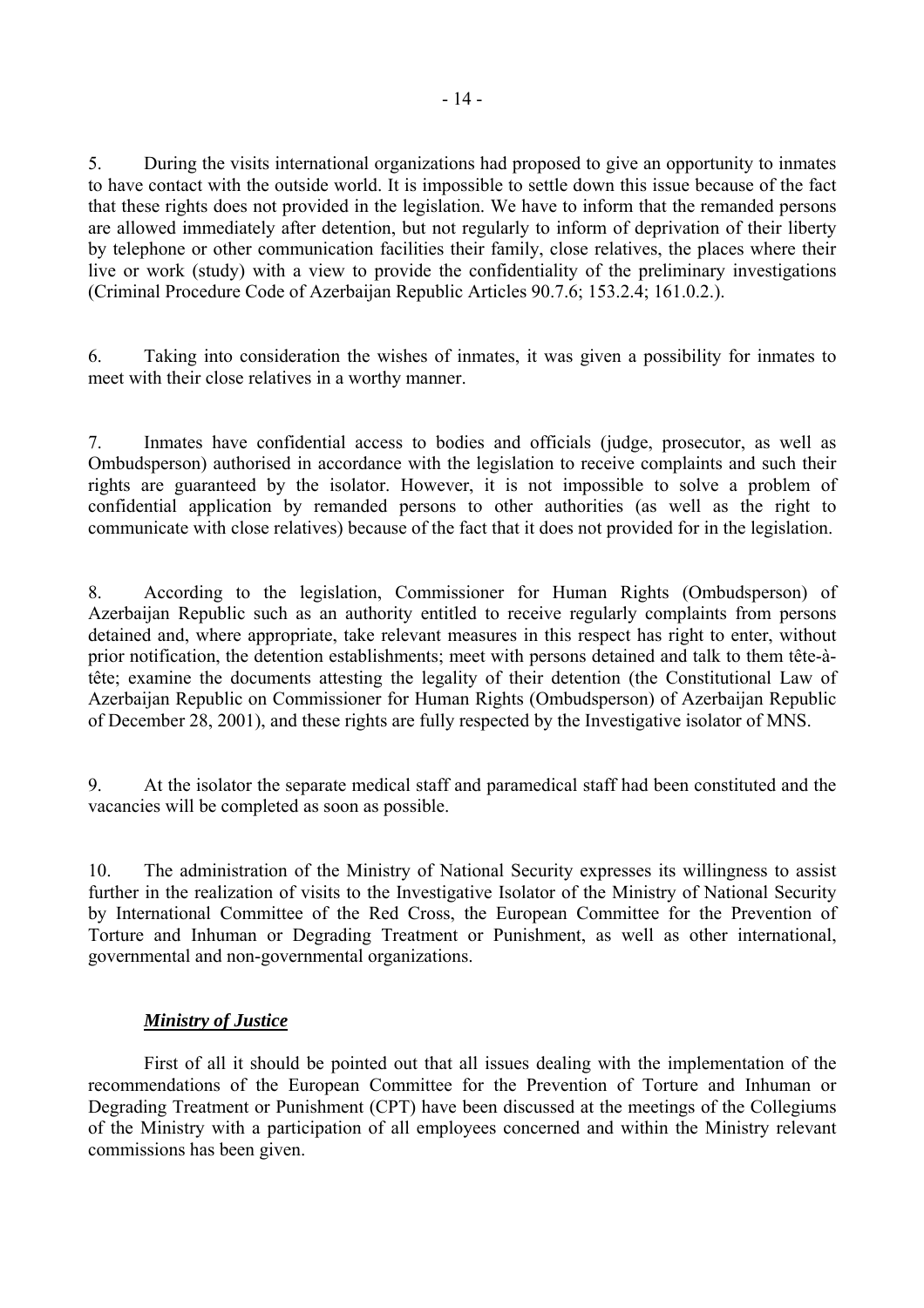Furthermore, in 2002 (October) prior to CPT visit to Azerbaijan, informative workshop on the European Committee for the Prevention of Torture with a participation of state officials concerned, the representatives of international organizations and non-governmental organizations functioning in the field of right protection were held together with the Council of Europe in the Ministry of Justice with a view to inform of visits carrying out by the Committee, of their functions and objectives, their rules of actions and of other matters related to the competence of the Committee.

At the same time, comprehensive Plan of Action has been drawn up in order to provide the implementation of the recommendations of the European Committee for the Prevention of Torture and Decree of the President of Azerbaijan Republic on Measures concerning the implementation of the recommendations adopted by the UN Committee against Torture in its Summary after the consideration of the second periodic Report of Azerbaijan Republic related to the Convention against Torture and other Cruel, Inhuman or Degrading Treatment or Punishment, of September 27, 2003. Along with the said, special brochure containing the relevant documents has been drawn up and forwarded to all penitentiary establishments and other justice bodies, law-enforcement authorities and courts with a view to improve the legal propaganda in this field and to provide in the implementation of the provisions of the international instruments and national legislation against torture with methodical assistance.

Moreover, English version of the said brochure has been edited and presented to some representatives of the international organizations to provide the awareness of the international organizations of the measures taken in this field (the brochure is attached).

Furthermore, in cooperation with international organizations, the works "Torture is prohibited" and "Are You Ready to Meet the Committee European against Torture?" of the Judge of Surakhani Region Court Mr. V.Ibayev had been published with the approval of the Scientific Council of the Legal Education Centre of the Ministry of Justice and distributed among local institutions and some international organizations.

It should be noted that concrete tasks in the meeting of the Ministry Collegium were designated after the discussions of the recommendations of the European Committee experts on the base of outcomes of the repeated estimations of the activity of Azerbaijan penitentiary system.

Concerning the CPT recommendations on respect to rights of detained persons by the staff of investigative isolators, we have to inform the Committee that the reforms conducted in the penitentiary system extended also to staff responsible for the execution of punishments. The numerical strength of the staffs is reviewed and their attestations are carried out. As a consequence, if the staff members who do not meet the requirements of new standards and who do not carry out their responsibilities in adequate manner, they are dismissed from their duties and replaced by others experienced and who are comply with the international norms of conduct in respect of treatment with detained persons.

Considerable conditions were created for employees acting in the penitentiary field by the international regulations related to the treatment with detainees, including against torture, cruel, inhuman and degrading punishment and other similar acts to acquaint them with existing standards. All establishments were provided with stands titled as "Say no to Torture" and contained the regulations which gives an opportunity to acquaint the personnel and detainees with them.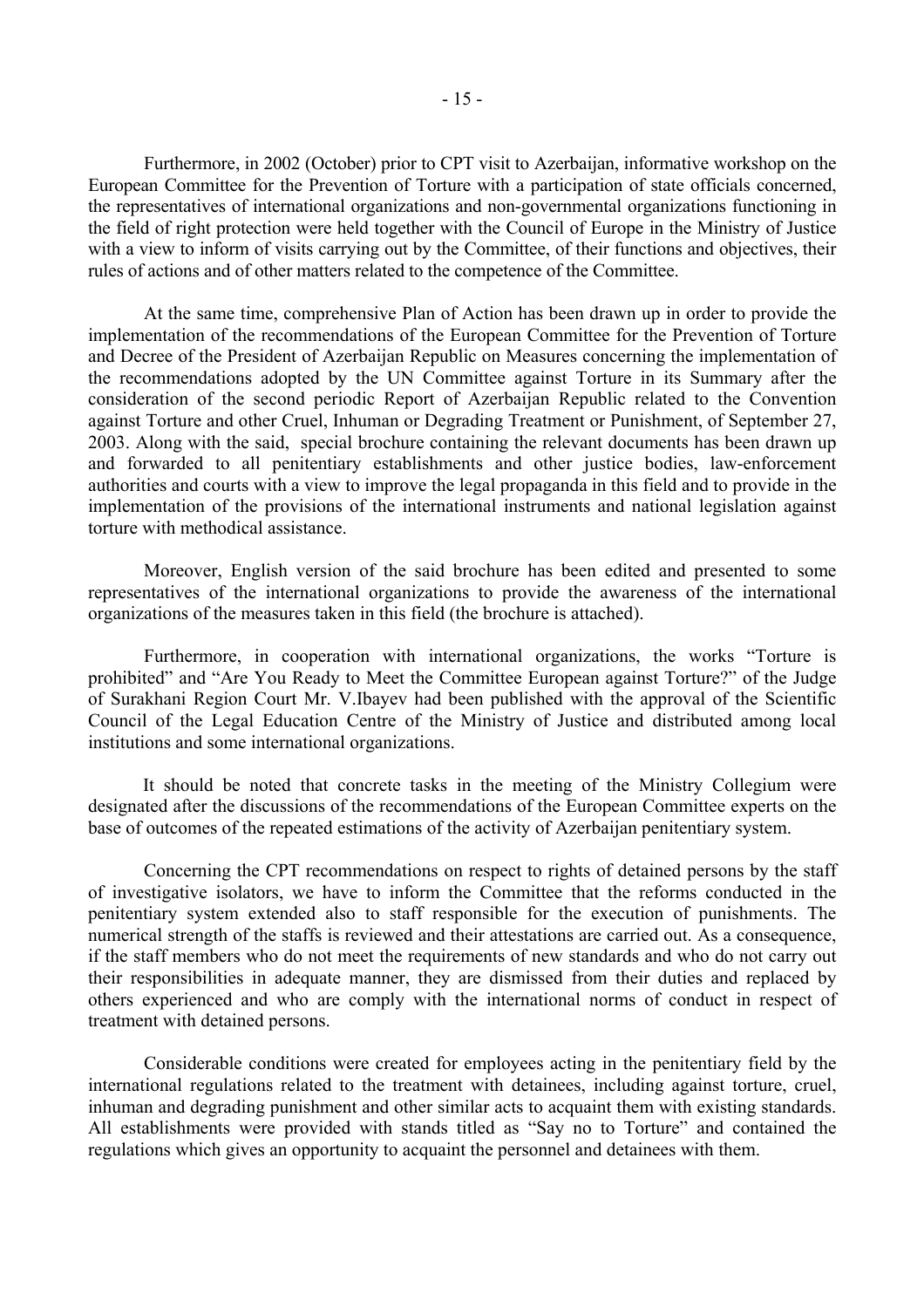UN and European Conventions against Torture were included in training programs and extension and refresher courses of the Training Centre of the Department for Execution of Punishments of the Ministry of Justice as separate topics. Special courses such as Human Rights and International rules of treatment with detainees were included in training programs of the Centre. During the attestation of personnel special attention are taken to their knowledge in this field. Additional measures are taken, the number of hours relating to the protection of human rights, including the topics related to torture are increased.

At the same time, the provisions of UN and European Conventions against Torture were also included as a topic in training programs of the Legal Training Centre of the Ministry of justice, assigned for the judges.

 In all detention centres and establishments construction and reconstruction works are carried out, as well as adequate detention conditions are created for the purposes to improve the material and life conditions of detained persons. In the penitentiary establishments new living premises were constructed, special premises, sports grounds and facilities, clubs and libraries were put into the use to provide the free leisure hours of detainees at a maximum. Worship places for detainees were assigned to provide their rights of religious freedom and necessary conditions for short and long term visits of detainees with their family members were created and visiting premises were enlarged with this end.

A possibility of the reconstruction and dislocation of the detention establishments are examining, relevant additional measures are carried out with the aim to eliminate the high density at the investigative isolators, maintain of the accused persons in compliance with international standards, allocate special places in investigative isolators to provide immediate long-term contacts, improve the holding and living conditions of condemned persons and in particular of life-term prisoners, provide their free movement, i.e. outdoor exercise, moreover, provide out-of-cell spending time, and more auspicious holding conditions for detainees as well as juvenile and woman detainees, in particular accompanying by infants and underage children that meets the requirements of international standards, develop the program of activities such as secondary education, vocational training as well as attraction to socially useful works and sport. The use of windowless cells of investigative isolators were taken out of use, "Quarantine cells" and penalty isolators were substantially renovated, some measures were taken to provide the access to natural and artificial lightening and the flowing of fresh air, material and life conditions were adequately improved, the step-by-step installation of heating systems in regime corpses are carried out to provide normal temperature of cells in winter seasons, necessary measures are taken to improve the process of feeding, they also have access to one hour outdoor exercise.

Dealing with the CPT recommendation concerning transportation of prisoners, it should be noted that the number of seats in special vehicles assigned for transferring of prisoners was reduced, the refurbishment of the said vehicles is provided for, the one-man cells were taken out of the use.

Juvenile prisoners were transferred to the investigative isolator #3 and placed in separate corps with a view to provide the adequate holding conditions for them, and special places were allocated in the relevant corps of the investigative isolator #3 and relevant conditions were established there to provide their physical training and leisure time with a view to provide their special needs in accordance with their age group. Moreover, the practice of keeping of adult prisoners together with juvenile prisoners in cells assigned especially for juveniles were put an end.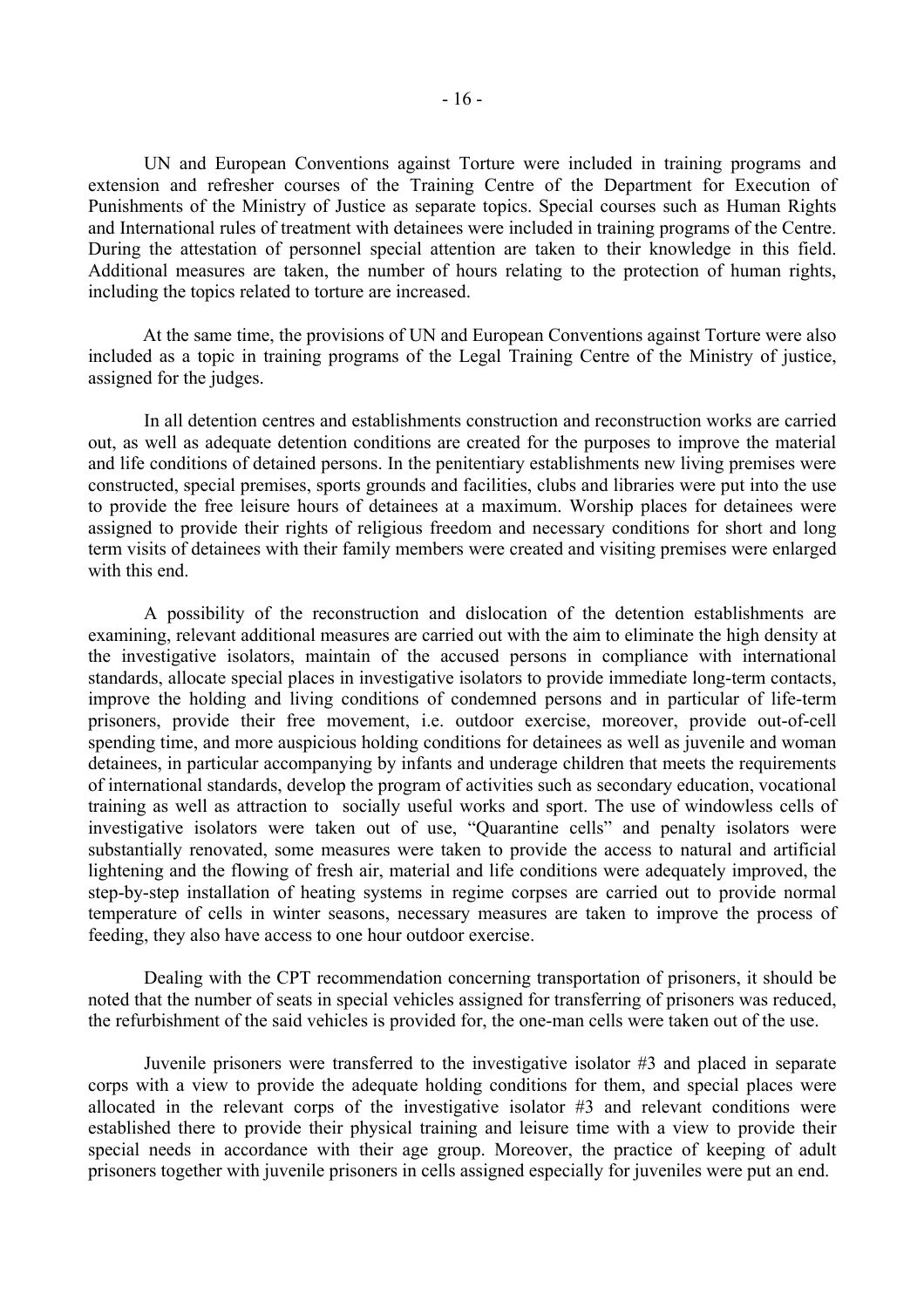At the same time, concerning the recommendation that stipulates the confidential complaint of a prisoner or a detainee to relevant officials, including the European Court for Human Rights and President of CPT, it should be noted that such a person and his/her relatives are acquainted with their rights and of the international bodies. The libraries that are in use of prisoners were provided with legislative acts and every prisoner was provided with a "booklet of prisoner" which contain the necessary information on their rights. The aforementioned booklets were published in Azeri, Russian and English and replicated in 17 thousand copies. Newly published "Informative book of prisoner" contains all regulations, as well as international agreements concerning human rights, including rights and freedoms of prisoners, in particular thorough explanation on the rules of application to the European Court.

It would be appropriate to make some amendments to the legislation of Azerbaijan Republic allowing eradication of censorship over the communications of persons deprived of their liberty holding in penitentiary establishments, modification the conditions of the holding regime of life sentenced prisoners as enshrined in the legislation.

The measures taken are also applied to the medical services.

Patient prisoners were provided with bed facilities, their hygienic and sanitary conditions were improved, and the medical treatment establishment for prisoners suffering tuberculosis was added with new medical corps constructed with the support of and within TACIS program. Special psychiatric training courses with the participation of experienced specialists of the Ministry of Health for paramedical personnel functioning are developed in the establishments and some measures are taken in respect to fulfil vacancies for paramedical personnel.

Medical staff of the penitentiary establishments and investigative isolators are attended special refreshing courses at the Head Department for the execution of punishments of the Ministry with the participation of relevant experts. It is given a priority in such courses to the protection of accused persons and prisoners against torture, inhuman and degrading treatment, the identification and documental formalization of such cases. Medical screening of all persons entering the investigative isolators, recording in writing of it and getting first medical aid is provided. Furthermore, according to the complaints on maltreatment, the injuries suffered are recorded and forwarded to relevant authorities. It is given an opportunity to prisoners themselves and their lawyers become acquainted with these records.

It should be noted that organizational measures shall be taken to provide the independence of medical experts, as well as their subordination matters shall be reviewed because it would be appropriate to place the Health Department that is at the Head Department for the execution of punishments to the direct subordination of the Ministry of Justice.

Relevant measures are taken to provide adequate protection of rights of prisoners, improve the working methods and facilities of the penitentiary system, eliminate existing deficiencies and harmonize the activities to the legislation.

It is underlined to establish in the near future the Inspectorate carrying out control over the execution of punishments as it was provided for in the recommendations of UN Committee for Human Rights, the UN and European Committees for the Prevention of Torture, the experts of the Council of Europe on the outcomes of the activity of penitentiary system of Azerbaijan Republic.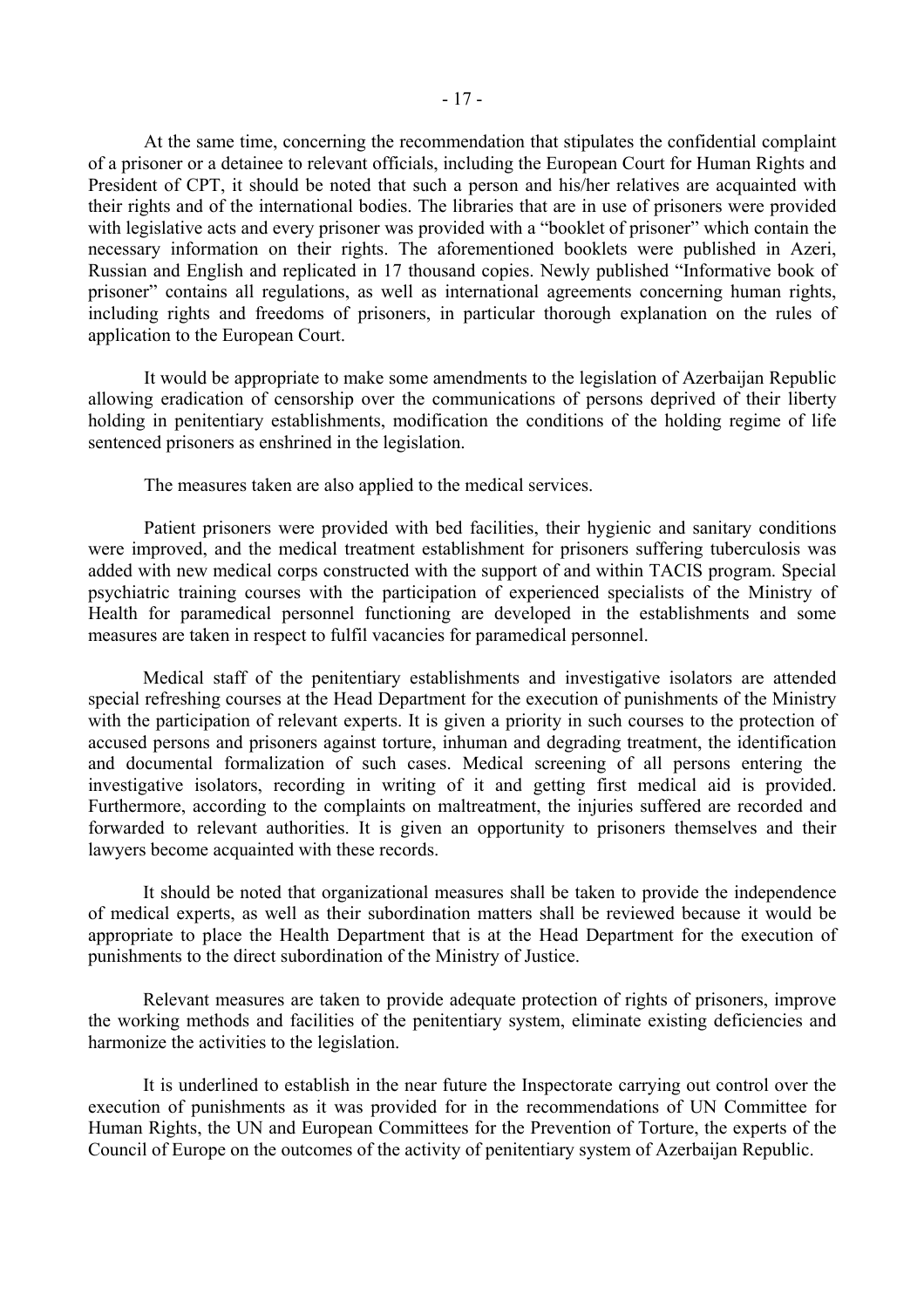It should be pointed out that according to the Decree of the President of Azerbaijan Republic on the implementation of the Penal Code of Azerbaijan Republic, it shall be established an Inspectorate carrying out control on the execution of punishments. Draft Regulation on Inspectorate (in final version) was drawn up by the ministry of justice and forwarded to the Presidential Office in April 2002. It is necessary to establish such Inspectorate.

In addition to the measures taken, it was created sufficient condition to visit the areas of deprivation of liberty by the representatives of international and national non-governmental organizations by developing the cooperation between the Ministry of Justice and those organizations.

The Government of Azerbaijan Republic exercising due diligence to the principles of democracy and protection of human rights signed an Agreement with International Committee of the Red Cross in 2002. According to the same Agreement the representatives of that organization have been entitled to make independent and regular visits to the places of deprivation of liberty, talk to prisoners in a manner of confidentiality, and Azerbaijan in its turn takes appropriate steps on the base of the ICRC reports in this respect. As a clear expression of the will of Azerbaijan Republic to continue such cooperation, the term of that Agreement was prolonged in accordance with the Presidential Decree of September 2003.

The Constitutional Law of Azerbaijan Republic on Ombudsperson of Azerbaijan Republic of December 28, 2001 provides for the possibility for the public to carry out more clear relationship with the penitentiary system. A Special Order was issued by the Minister so as to provide the independent visit of the ombudsperson to the investigative isolators, the places of detention and deprivation of liberty, his/her immediate receiving by the administration, tête-à-tête meeting with persons holding in such places and the examination of the documents attesting the legality of their detention. Additional measures are carried out to develop further productive cooperation with ombudsperson.

Some protocols on cooperation between the Ministry of Justice of Azerbaijan Republic and local non-governmental organizations were signed. Such documents serve as for to develop the cooperation between the Ministry of Justice and local non-governmental organizations.

It should be noted that the measures for the implementation of the recommendations of the UN and Europe Committees against Torture, as well as the Action Plan of the Ministry of Justice are currently being controlled and developed.

#### *Ministry of Health*

Some measures have been taken and continue to be taken in respect of the recommendations of the European Committee for the Prevention of Torture and Inhuman or Degrading Treatment or Punishment (CPT) in connection with the Forensic-Psychiatric Center of the Ministry of Health.

Daily outdoor exercise for persons undergoing medical examination is provided and also they were provided with special room equipped with table and board games and periodicals. Furthermore, relevant conditions were provided for persons undergoing medical examination, allowing them to have a contact with their close relatives and friends and special register for the registration of any physical limits and isolation was created.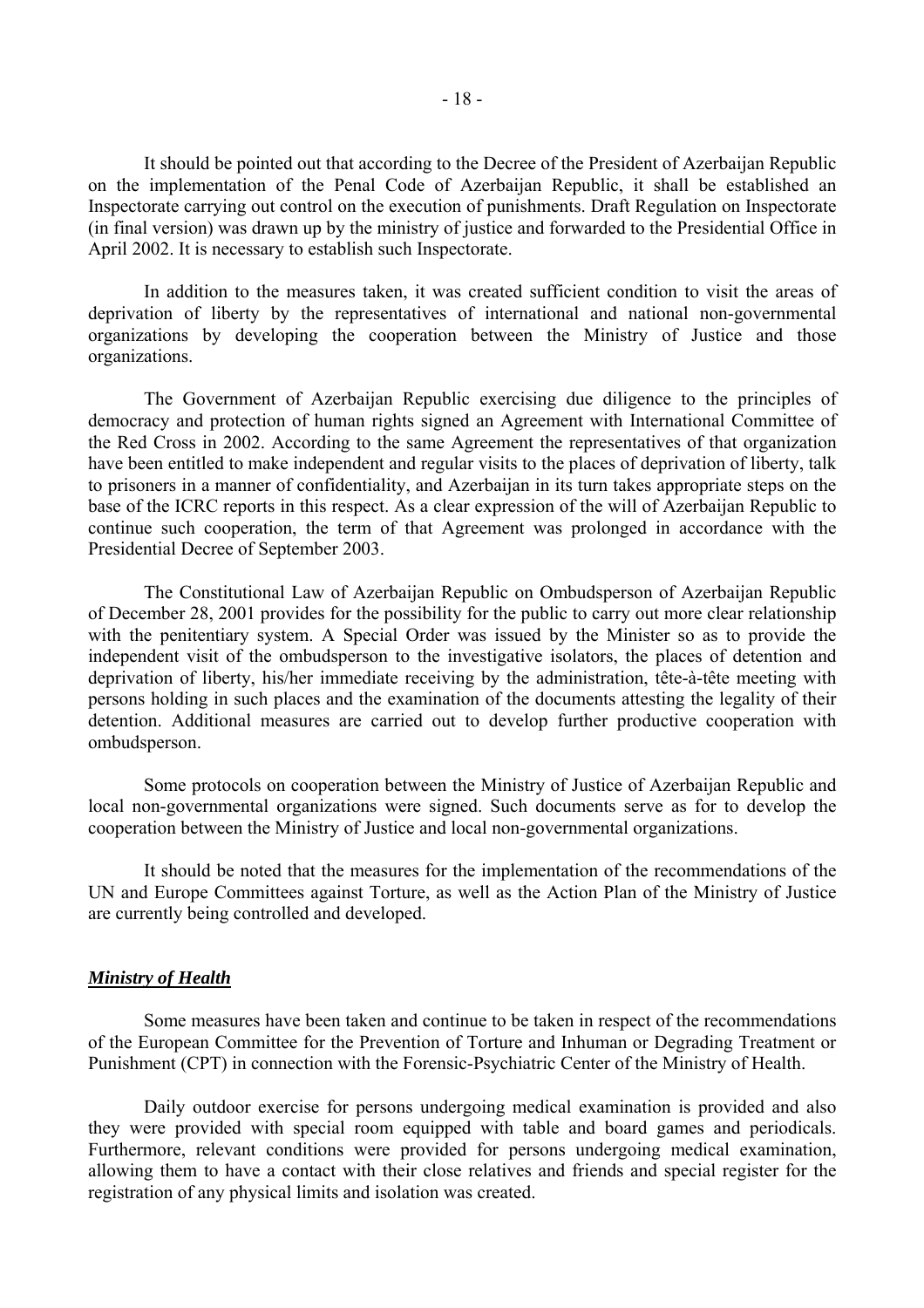Some measures are taken to improve the condition of the rooms and provide most convenient and congenial environment for persons holding there.

It is planned to take appropriate measures at the first three months of the coming year with a view to eliminate the problems related to the heating and lightening of the rooms because of interruptions of electricity and gas supplies.

#### *Ministry of Defence*

All deficiencies concern non-adequate or poor lightening in cells of disciplinary units "hauptvacht" of Baku, Ganja and Lenkoran Garrisons, non-provision of detained servicemen with blankets, bed linens (although it does not provided in the Regulation), as well as the problems in hot water supply of the disciplinary units of Lenkoran Garrison were resolved. Relevant measures were taken within the requirements of the Regulation of Armed Forces of Azerbaijan Republic.

#### *State Border Service*

The following measures has been taken to provide the application of the recommendations set out in the Report of the European Committee for the Prevention of Torture and Inhuman or Degrading Treatment or Punishment (CPT):

 Current reconstruction works in the military temporary detention centre #2003 of State Border Service situated in Goytepe region were carried out, and the state of repair of the sanitary annexes of the military temporary detention centre #2004 of State Border Service situated in Lenkoran were improved, disinfected, and necessary toilet facilities and hygienic means were provided.

Appropriate measures are taken by State Border Service to provide artificial and natural lightening, air freshening of the disciplinary units of Goytepe and Lenkoran regions, to enlarge the their cell capacity at a standard  $4 \text{ m}^2$  per person and provide at nights the detained persons with bed equipments and ensure the having a bath at least one time in a week.

Informative tables containing the information on measures provided for in the legislation in respect of temporarily detained persons and their rights in Azeri and foreign languages were installed.

It should be pointed out that no any cases of requests on measures that are to be taken in respect of asylum seekers are fixed.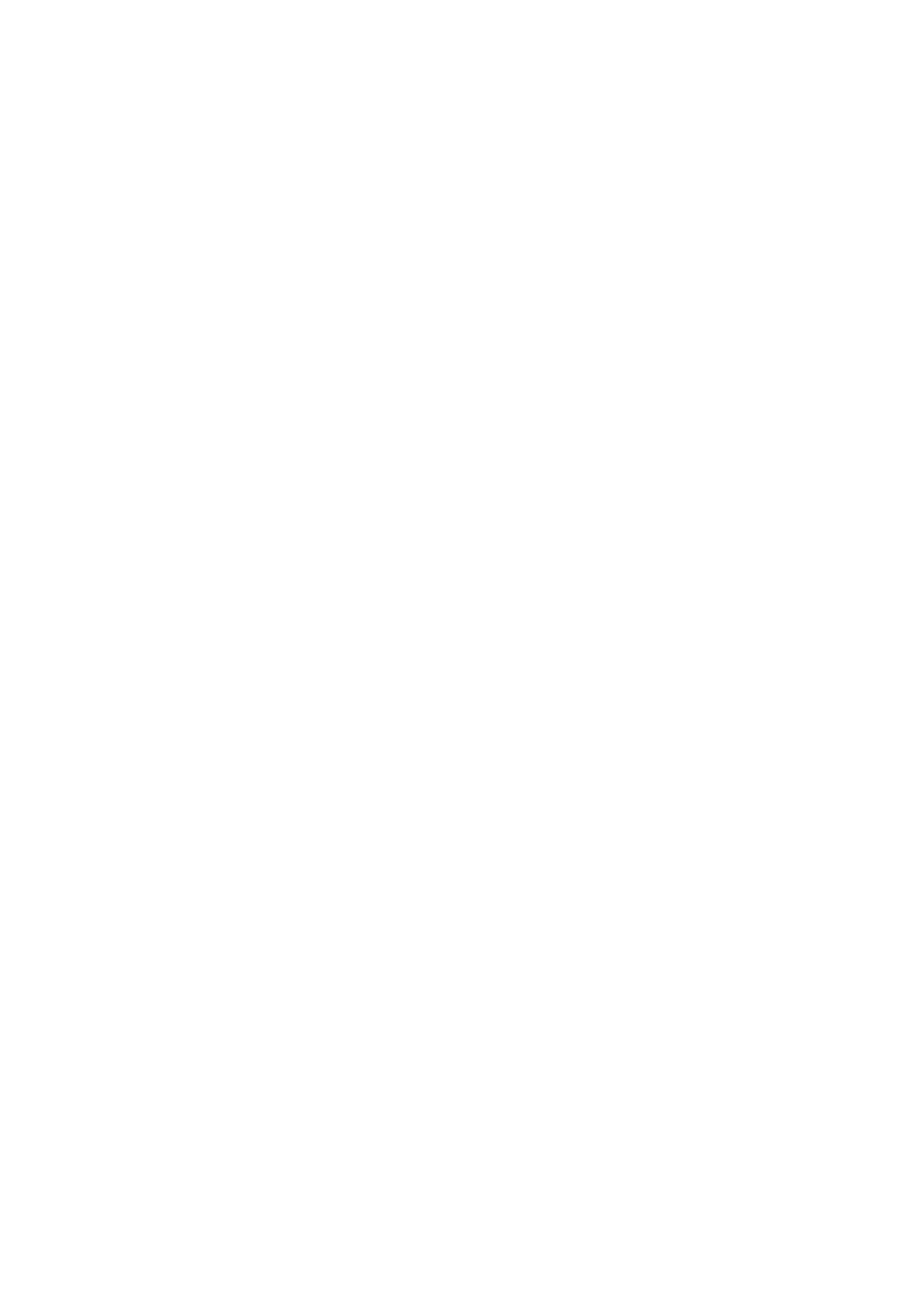**Follow-up response of the Azerbaijani Government**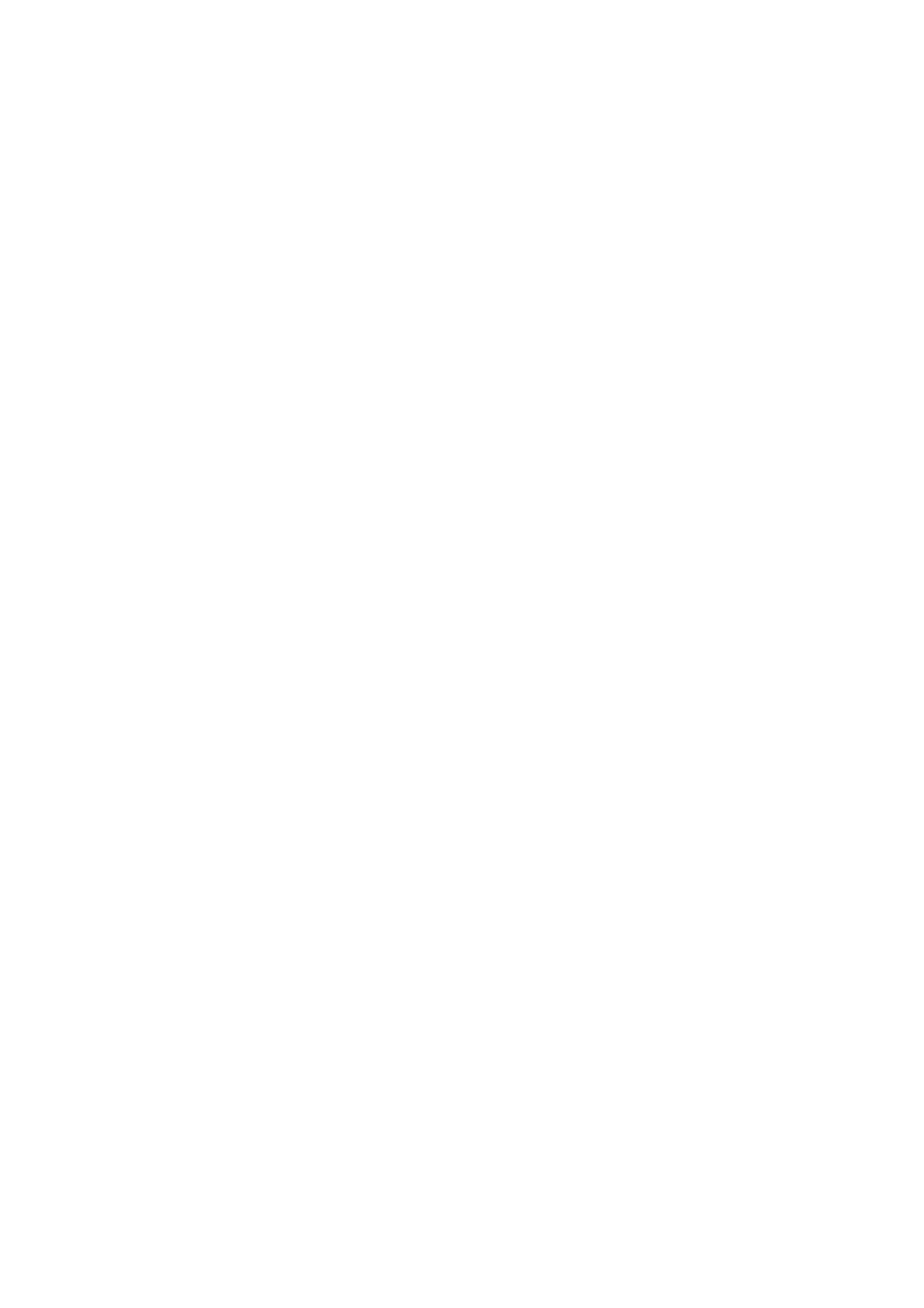# **Follow-up response of the authorities of the Republic of Azerbaijan on the CPT Report prepared following the visit to Azerbaijan from 25 November to 6 December 2002**

# **Ministry of National Security**

The following measures concerning the Investigative Isolator of the Ministry of National Security have been taken:

- The Investigative Isolator was provided with a doctor position and a doctor-therapist was appointed to that position in order to organize the permanent medical surveillance;
- Detainees in the Investigative Isolator (accused persons or suspects) can listen to the radio every day;
- Detainees write to or meet their relatives, advocates, as well as officials (judge, prosecutor, Ombudsman and others) in accordance with the provisions of the existing legislation.

It should be noted that the provisions of the existing legislation do not provide for detainees' use of telephone. Therefore, solution of this issue is not possible. In accordance with Articles 90.7.6, 153.2.4 and 161.0.2 of the Criminal Procedure Code of the Republic of Azerbaijan, persons under investigation are permitted to make a call to their families, relatives, to the place of living or working (studying) immediately after the detention or arrest in order to inform them.

Moreover, there is no obstacle for relevant governmental and non-governmental organizations in carrying out surveillance and monitoring of the Investigative Isolator's work and the condition of detainees therein.

# **Ministry of Internal Affairs**

Most of the recommendations concerning the Ministry of Internal Affairs (MIA) given in the CPT comments on the Interim Replies are reflected substantially enough by the legislation of the Republic of Azerbaijan, as well as by the appropriate normative-legal documents of the MIA and the recommendations related to the practical work were considered and all necessary measures were taken in order to eliminate insufficiencies and shortcomings.

Moreover, the following should be noted:

- **About correspondence of a practical application of legal provisions concerning the period of detention at local law enforcement bodies:**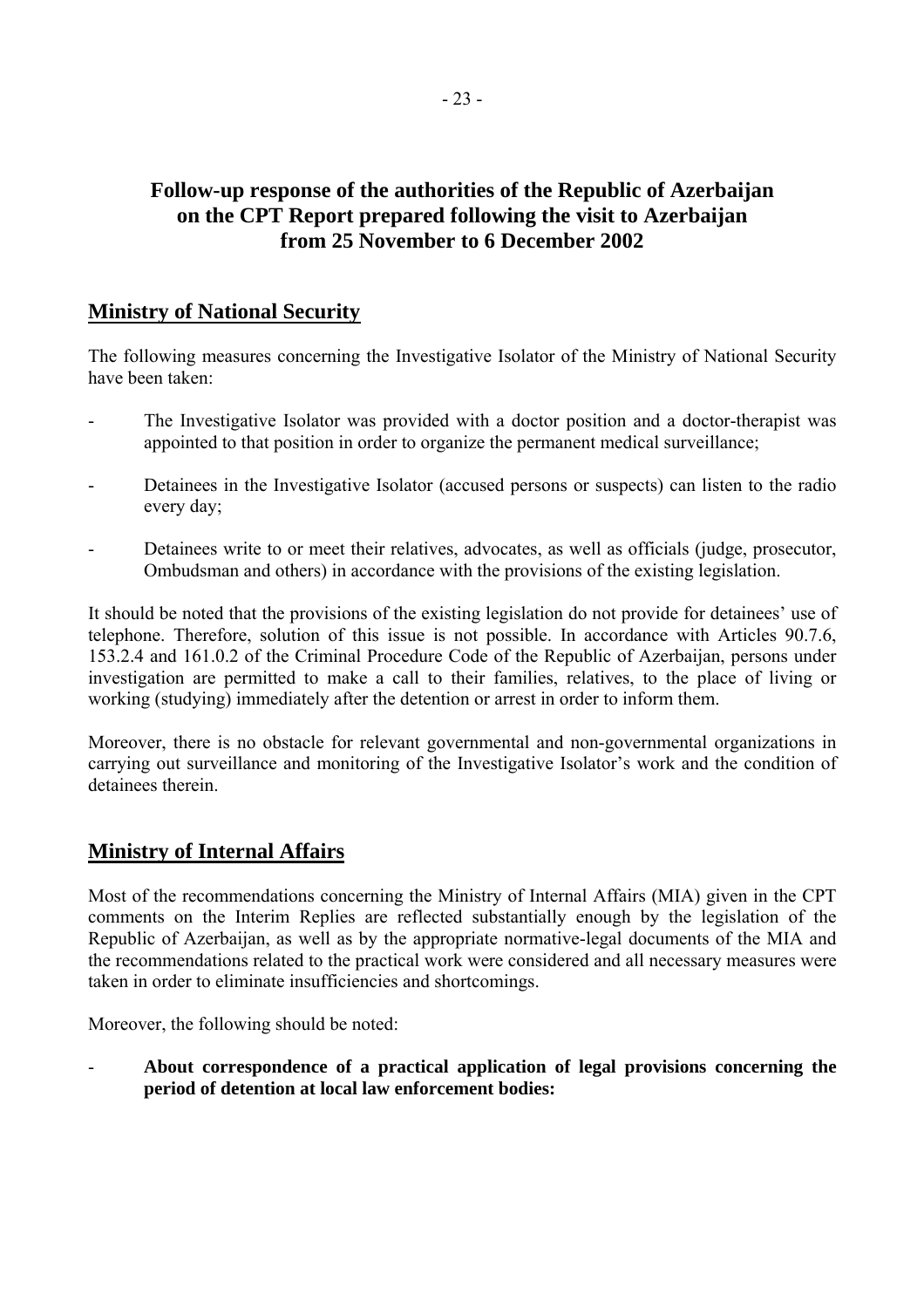In accordance with Article 157.3 of the Criminal Procedure Code, a person arrested by court decision cannot be kept at the temporary detention place for more than 24 hours and should be moved to an investigative isolator within this period.

As the investigative isolators No.1, 2 and 3 of the Ministry of Justice are at the distance of about 200-300 km from the city-district police bodies, itís practically impossible to transport detained persons in 4 directions more than 3 times a month. Therefore, 10 days detention is defined in the Instructions on the rules of protection and escorting of persons detained in the temporary detention isolators of police bodies, affirmed by the order No 428 dated 06 November 2001 of the MIA, and coordinated with the Ministry of Justice, the Ministry of Health and the General Prosecutor's Office. For the solution of this situation, all measures are being taken at the governmental level.

The question of building of several additional investigative isolators of the Ministry of Justice in various regions of the Republic, which was raised before the appropriate State bodies, is pending solution.

## - **About measures taken for elimination of the practice of application of administrative arrest in order to prolong the time at disposition for interrogation of persons suspected in crime:**

In accordance with Article 30 of the Code of Administrative Offences of the Republic of Azerbaijan administrative arrest can be determined and applied for up to 15 days depending on different kinds of administrative offences. This does not apply to a person suspected of committing crime. The application of administrative arrest for interrogation or for other kind of investigation of persons suspected of committing crime is inadmissible, and prosecutors carrying out procedural guidance of preliminary investigation during inquiry and interrogation, as well as courts competent for applying administrative arrest supervise this question.

# - **About information on the legal assistance system of persons under arrest, and drawing up of a code of behavior during police questioning:**

The rights and duties of detention isolators' staff on exercise of the rights by detained persons, their rights to worship, as well as their medical, sanitary-hygienic and everyday provision are reflected in the "Rules on internal order in the temporary detention isolators of police bodies" approved by the order No. 428 of the MIA dated 06 November 2001 and amended by the orders No. 224 of 12 June 2002 and No. 81 of 16 February 2004 of the MIA.

Furthermore, provisions regulating activities of police officers in the protection of human rights and fundamental freedoms are reflected in the Law on Police, and Articles 293, 309 etc. of the Criminal Code determine criminal responsibility for illegal actions, like compelling to give testimony, exceeding authority and so on.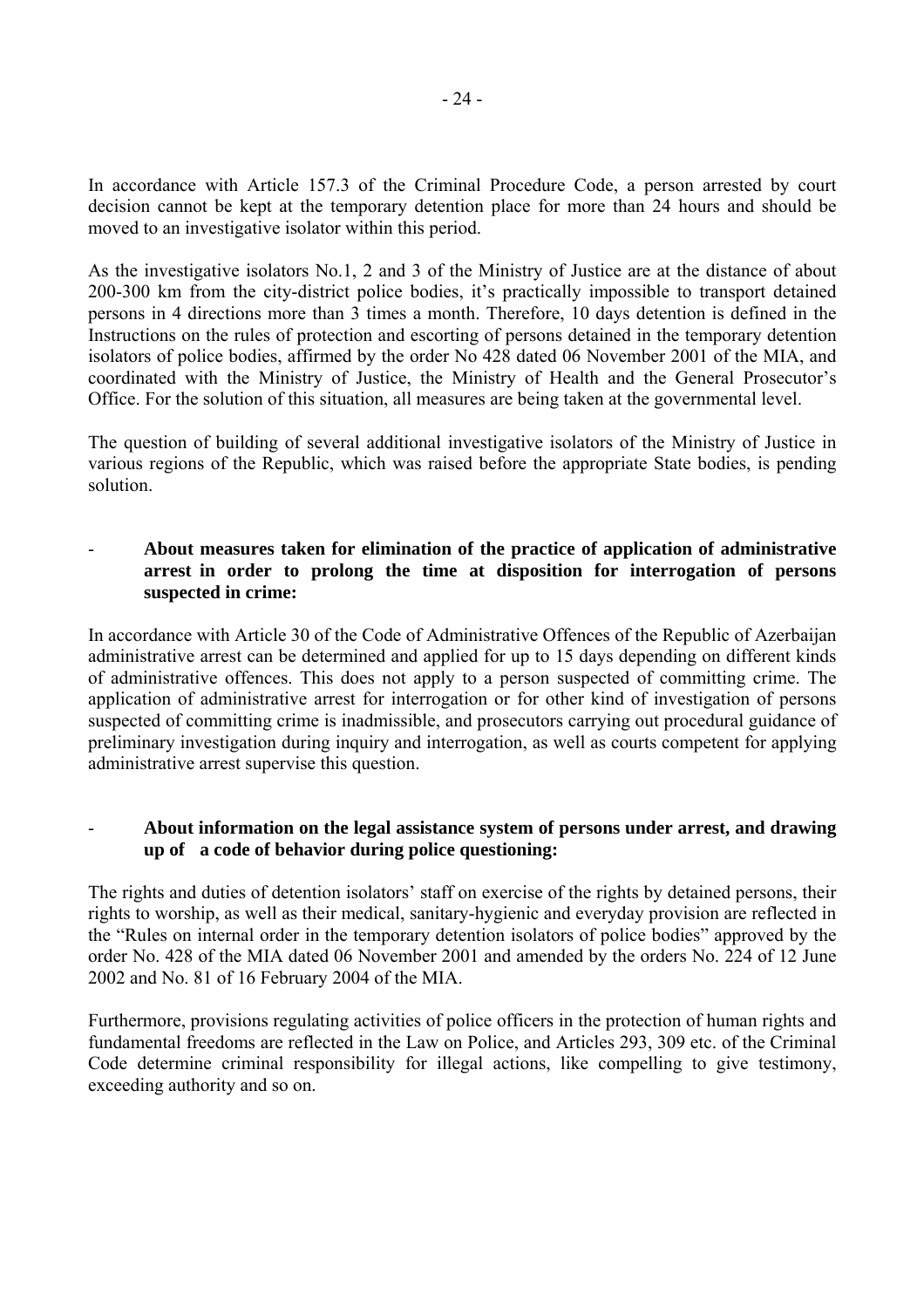The procedure of exercising the rights of persons detained in temporary detention places was thoroughly reflected in Paragraph 5 of the above mentioned Rules, and mechanism regulating examination of petitions and complaints of these persons and proper delivery of their appeals and complaints destined to appropriate addresses was provided for.

Prosecutor offices implement supervision of compliance with legislation in the temporary detention places. Comments and suggestions of persons performing supervision are duly recorded.

A person brought to the temporary detention places, undergoes medical inspection and sanitary purification before being placed into a cell and on the day of removal. Appeals of detained persons for medical aid, as well as their denial of such aid are recorded in an appropriate registry.

The orders No. 80, 81 and 82 of the MIA issued as early as 4 March 2000 reflect measures for strengthening respect of legality among personnel, guarantee of the rights of detained persons, improvement of the rules of detention and reinforcement of the scrutiny on observance of the rule of law in the given area. At the same time, rules for ensuring rights of detained and arrested persons by police officers in accordance with international norms and requirements were determined in these orders.

In general, exercising of the rights by persons detained in temporary detention places, as well as the procedure of examination of petitions and complaints of these persons are regulated by a number of other normative documents, including the Code of Criminal Procedure of the Republic of Azerbaijan, and appropriate orders of the MIA.

It should be noted that, the rights and duties of suspected (Article 90) and accused persons (Article 91) along with other participants of proceedings, as well as the interrogation rules are thoroughly reflected in the Code of Criminal Procedure. The right of those persons not to give testimony (explanation) or refuse to give testimony (explanation) at all are also provided in the articles mentioned above.

All these provisions are fairly sufficient to guarantee the objectivity of the complaint and inspection procedures. It should be noted that in accordance with the domestic legislation persons detained as suspected or accused ones could only be interrogated by inspectors and investigators. From this point of view there is no need to an additional code of conduct for police interviews.

ìInstructions on the rules of protection and accompanying of the persons detained in the temporary detention isolators of the police agencies" and "Rules on internal order in the temporary detention isolators of the police agencies" approved by the Order of the Minister of Internal Affairs No. 428 dated 06.11.2001, Orders No. 224 and 81 on additions to afore-mentioned Order dated 12.05.2002 and 16.02.2004 respectively, as well as "Instructions on the organization of the activities of reception and distribution centers for minors of the Ministry of Internal Affairs" approved by the Order 300 dated 26.07.2004, which concern the organization of the work of the police agencies in the places of temporary detention and the centers of reception and distribution for minors are intended for service use. For this reason it would be more appropriate to inform in detail the members of the CPT about these normative acts during their next visit to Azerbaijan.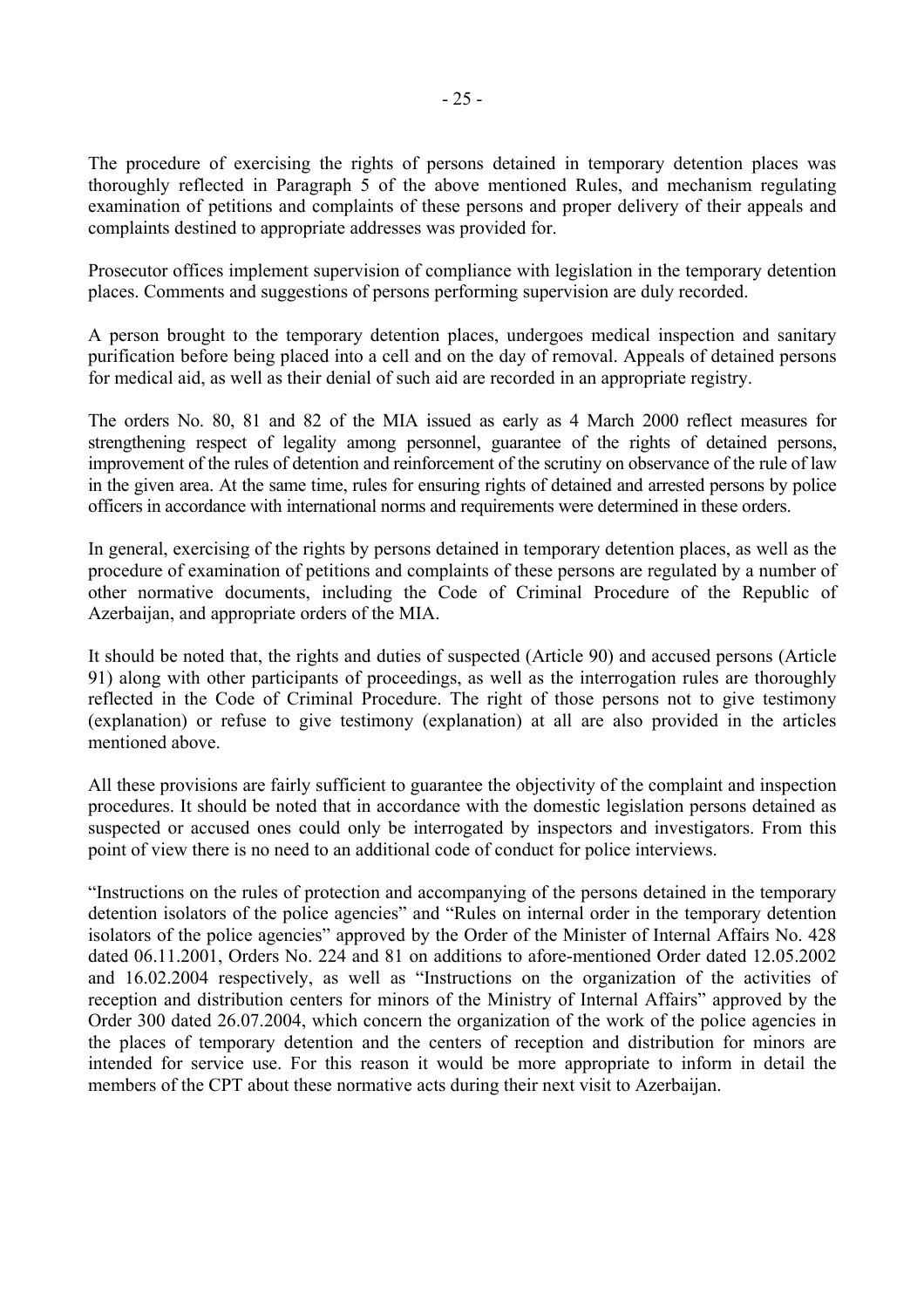## - **Implementation of the recommendations on the improvement of detention conditions in the detention centers of Baku for minors, persons arrested for vagrancy and begging and persons under administrative arrest:**

In accordance with the recommendations of the international bodies with respect to the reception and distribution centers for minors, the reception and distribution centers arrested for vagrancy and begging and the centers for persons under administrative arrest, significant work has being carried out in these places.

With a view to improving further the detention conditions and guaranteeing fully the rights of detainees in these centers, the Ministry of Internal Affairs has begun the construction of a new and modern building and it intended to give it to use in a short time.

During last years as well, temporary detention places that meet international standards have been built and they began functioning in 7 city-district police bodies. Moreover, the temporary detention places of 28 police bodies were thoroughly repaired. At present, necessary funds have been allocated in order to build temporary detention places in 4 police bodies and to carry out thorough repair in 15 police bodies.

Moreover, seminars and trainings on effective protection of the rights of suspected and accused persons detained at the temporary detention places in city-district police bodies of the Republic and on good treatment of police officers with detainees are held jointly by the staff of the Ombudsman office and the MIA.

# - **About notification of detainees' detention and arrest, as well as provision of the right of protection:**

In accordance with Articles 90.7.6, 153.2.1-153.2.7 of the Code of Criminal Procedure of the Republic of Azerbaijan, a suspect has the right to invite an advocate, to make a call to his/her family, relatives, to the place of living or working (studying) or to inform them in other way immediately after the detention or arrest and has the right to confidential communication without any restriction.

Article 153.2.4 of the Code ensures detainees' right to inform of their detention and obliges authorities of detention places to inform the family members of the detention of elderly and minor persons and those, who are unable to make a call for psychical reasons.

This right is provided for by "Rules on internal order in the temporary detention isolators of police bodies" approved by the order No. 428 of the MIA, as well as by paragraphs 1.3-1.4 of the Ministry's order No. 81 of 04 March 2000.

It should be noted that, in compliance with the requirements of Article 19.3 of the Code of Criminal Procedure, while interrogating a person as a witness, participation of his/her advocate as his/her representative is not prohibited.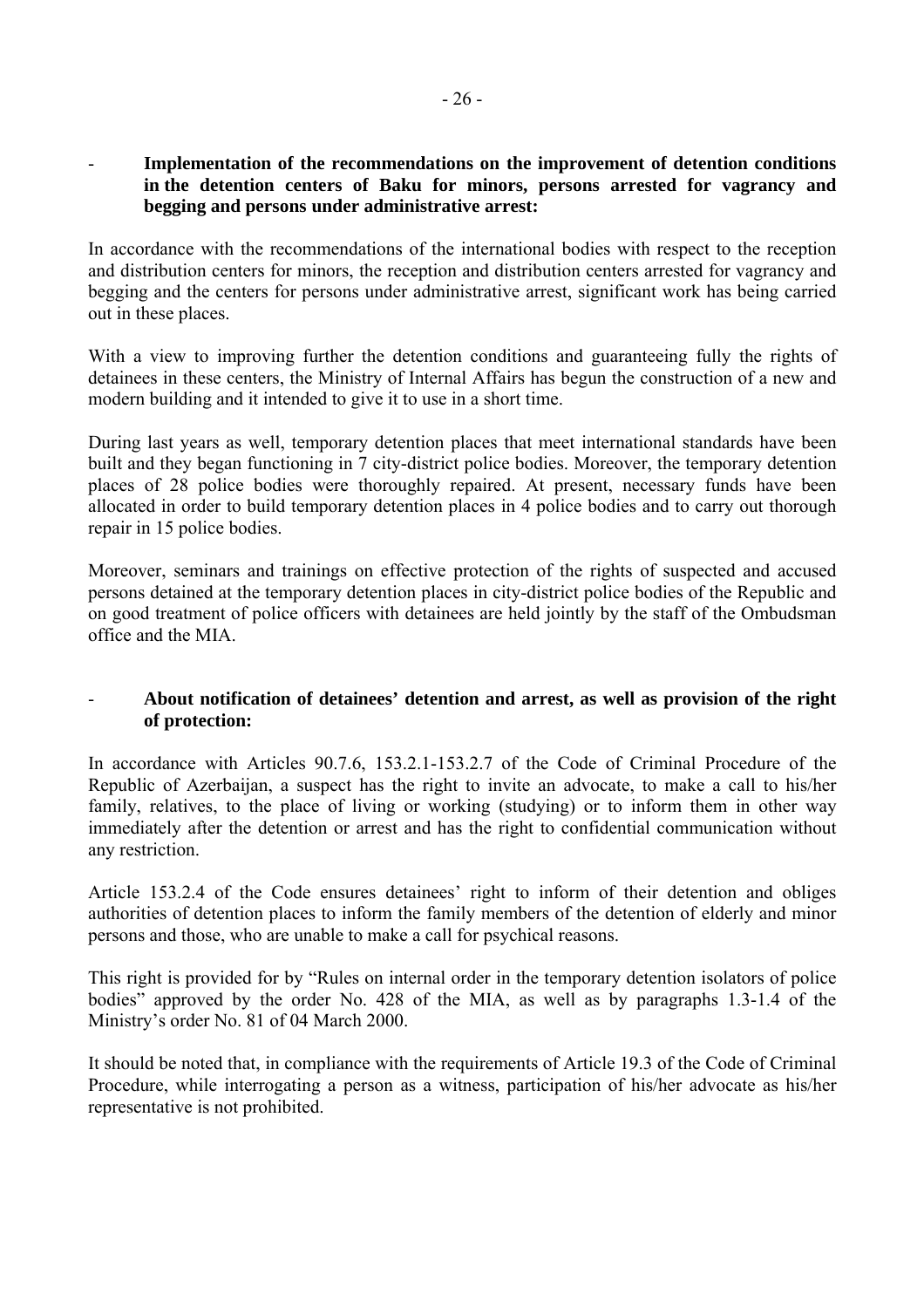### - **About inadmissibility of maltreatment in temporary detention cells and firm struggle against it:**

In general, constitutional principles declaring protection of human rights and fundamental freedoms as the state's high purpose are reflected in normative-legal documents of the MIA and the bodies of the Ministry are functioning on this basis. At the same time, the rules on guaranteeing of rights of detained and arrested persons by the police in compliance with international norms are reflected in appropriate orders and instructions. Above-mentioned acts, as well as other normative acts prepared in this area were drawn up in accordance with provisions of the Code of Criminal Procedure that had been approved by the experts of the Council of Europe.

All necessary measures are being taken in order to regulate the police-citizen relations with regard to legal-ethic norms. The rule of law, human rights and freedoms while bringing to police, detaining or bringing to administrative responsibility are kept under observation.

# - **About complaint and discipline procedures that are in use and concerning measures taken in order to provide objectivity of these procedures:**

At the Ministry, there is an operational monitoring mechanism for observation of the rule of law and human rights by police officers. Objective and principal administrative prosecutions on every fact of violation of the relevant legislation and human rights are provided and officers that found guilty are strictly brought to responsibility.

In this regard, in 2002, 96 officers on 61 cases, and in 2003, 108 officers on 72 cases have been punished for law violations such as maltreatment of citizens, unreasonable bringing to police and detention, search and beating. These include:

- bringing to criminal responsibility  $-2$  people in 2002; one person in 2003;
- conviction none in 2002; 3 people in 2003;
- dismissal from the bodies of the MIA  $-$  20 people in 2002; 10 people in 2003;
- demotion  $-2$  people in 2002; 9 people in 2003;
- lowering one level of special rank  $-1$  in 2002; 2 people in 2003;
- other disciplinary reprimand  $-71$  in 2002; 83 people in 2003.

During the given period, no cases of torture by police officers against persons for getting information or forcing them to confess were registered.

Significant practical-organizational activity on improvement of the work of the MIA bodies, bringing them to conformity with appropriate international standards are consistently continued by the Ministry of Internal Affairs according to relevant action plans.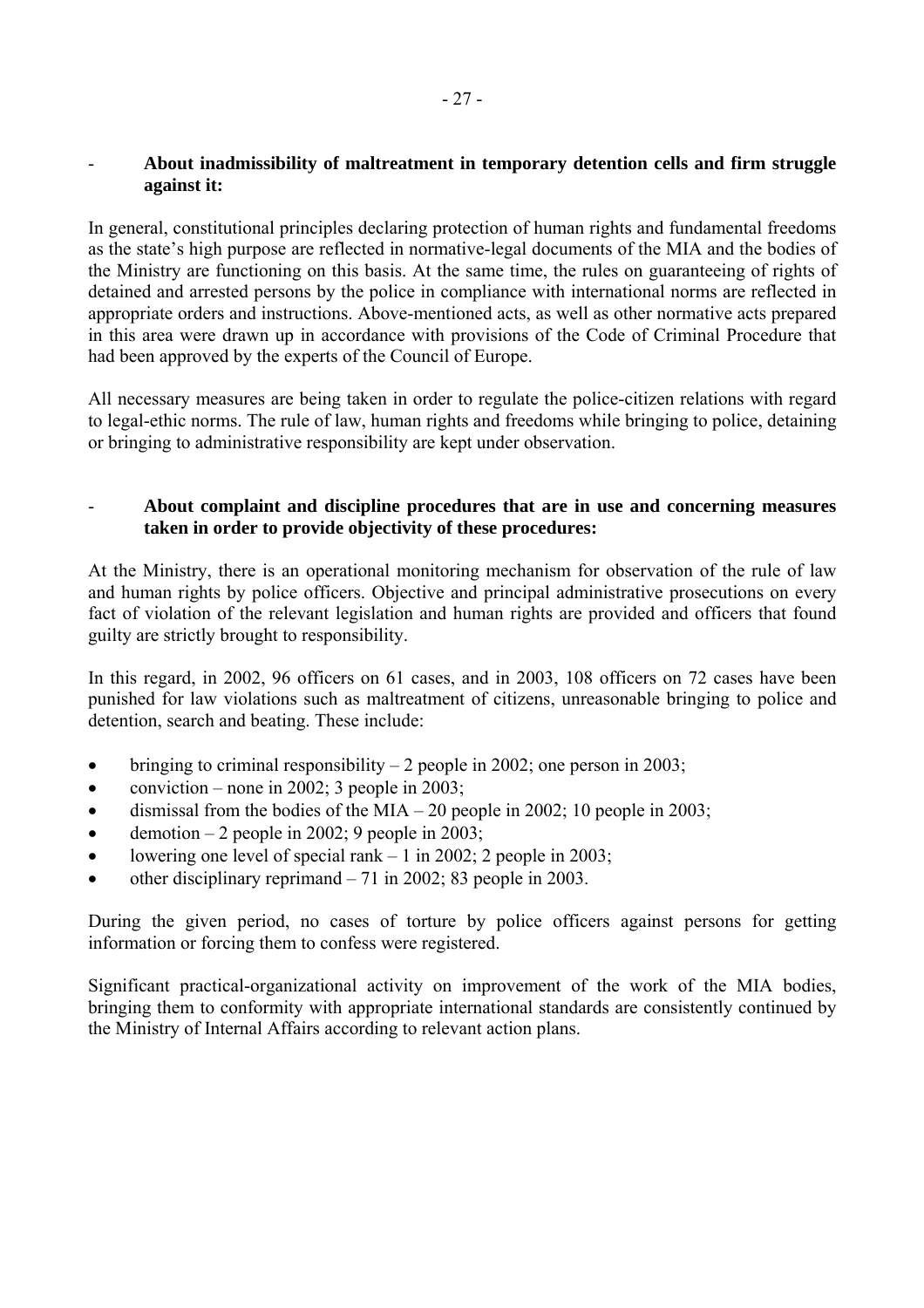# **Ministry of Defense**

Arrested military personnel are placed in the Baku Garrison Military Police Guardhouse with provision of 5 square meters space to each.

# **Ministry of Health**

At present, works for the improvement of rooms' condition for persons brought into the Forensic-Psychiatric Examination Centre of the Ministry of Health in order to undergo forensic-psychiatric examination are continued; lightening and air-conditioning of the rooms are being improved.

Persons brought for undergoing forensic-psychiatric examination have possibility to play tablegames, read newspapers and magazines, listen to the radio in a designated room.

After bringing to the centre these persons get individual medical examination by a doctor, and have an interview with psychologist of the centre. If necessary, preliminary treatment is carried out dependent upon their psychic state.

A physical restriction and isolation measures for persons undergoing examination are executed very rarely and only in connection with complication of their psychic state. These measures are shortterm, and they are recorded in a special registry of the center with clear indication of the reasons of such measures.

All restrictions for meeting and communication of persons undergoing examination at the centre with their relatives are eliminated.

They are also provided with opportunity to lodge complaints with other bodies on a confidential basis. They can use lawyers' assistance and make complaints after getting aware of the results of their medical examination.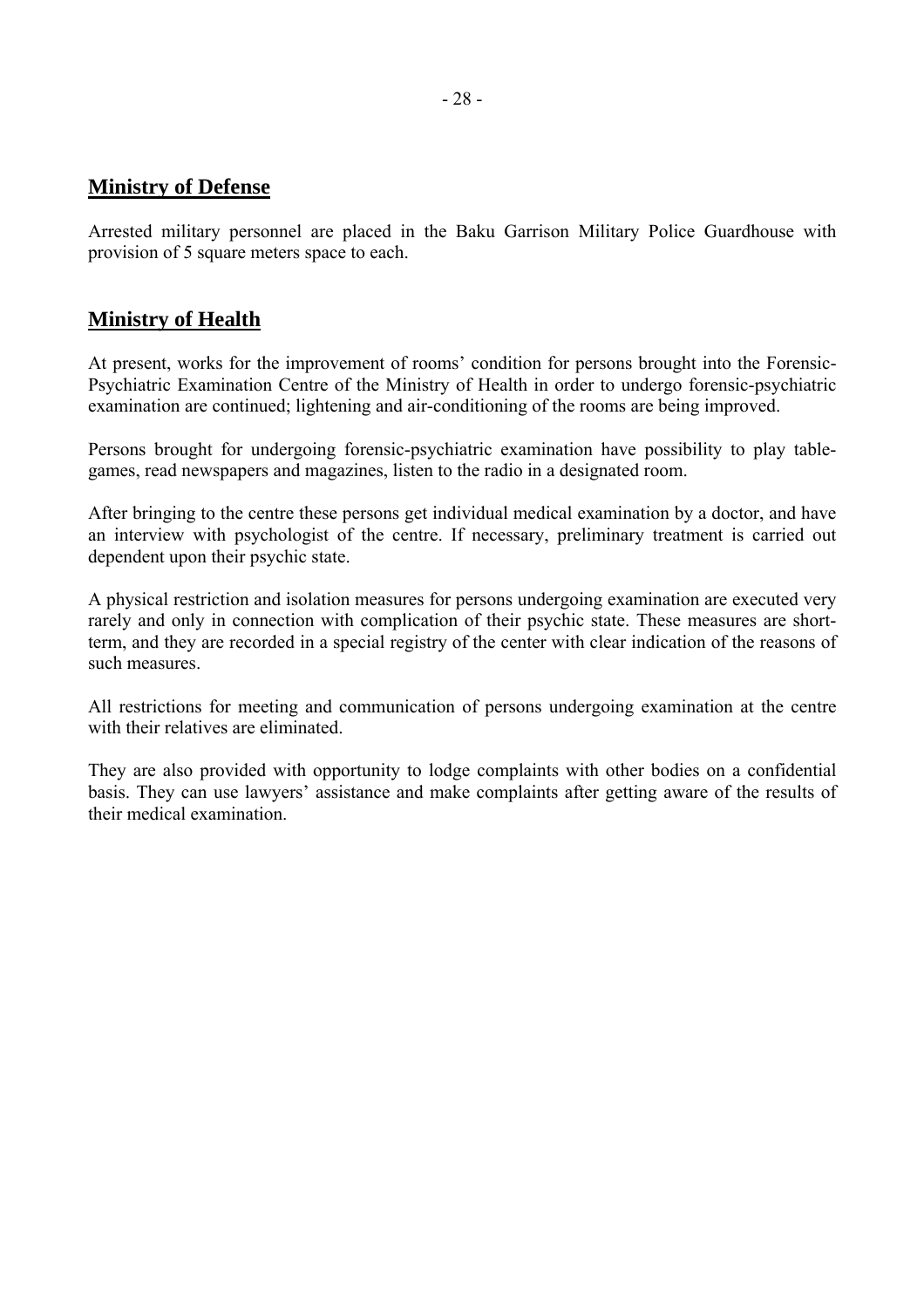# **Ministry of Justice**

As the European Convention for the Prevention of Torture and Inhuman or Degrading Treatment or Punishment has entered into force in Azerbaijan, representatives of relevant state bodies, authoritative international organizations and human rights NGOs together with the Council of Europe held information workshop in October 2002 at the Ministry of Justice to provide information on the Convention requirements, activities of the European Committee for the Prevention of Torture (CPT), its objectives, characteristics, working methods, as well as more complete information on all visits of the CPT to Azerbaijan, and other issues. Taking into account significance of the issue, workshop results have been discussed by the Ministerial Board with the participation of appropriate staff and required tasks and adopted decision was forwarded to appropriate organizations.

Undertaken measures enabled the CPT to make unimpeded and free visits to appropriate state bodies of Azerbaijan, including confinement institutions, at its discretion and in accordance with its existing rules and procedures.

Tasks on implementation of recommendations reflected in the Committee's report on the visit to Azerbaijan and remarks of other international organizations on torture issues have been discussed at the meeting of the Ministerial Board with the participation of appropriate staff and the order implying particular tasks was issued.

The Ministerial Board repeatedly discussed the Presidential Decree on "Measures for implementation of the recommendations given in the summary survey adopted by the UN Anti-Torture Committee after consideration of the second periodic report of the Republic of Azerbaijan on the Convention against Torture and Other Cruel, Inhuman or Degrading Treatment or Punishment". In this connection, the Ministry has developed and approved the Comprehensive Action Plan, monitored its implementation, forwarded the necessary information to appropriate bodies and sent preliminary replies to the recommendations of the CPT.

Moreover, the recommendations of the experts of the Council of Europe on re-evaluation results of Azerbaijan penitentiary services activities, as well as their notes on more reliable protection of human rights in penitentiary system were discussed at the meeting of the Ministerial Board on 24 September 2003 where specific tasks were defined.

Taking into account the great significance of the issue, a special assignment on summarizing of measures taken by justice bodies has been included into the action plan of the Ministry on the implementation of the recommendations of the CPT. Appropriate measures have been undertaken in this direction.

To raise public awareness and to improve human rights promotion, numerous articles were published in mass media, including the Ministry's editions. A special book consisting of appropriate documents was compiled to provide methodological assistance in the implementation of the provisions of international instruments on torture prevention and respective national legislation. It was forwarded to penitentiary organizations and other justice and law enforcement bodies. The above-mentioned book has been published in English and presented to the representatives of international organizations.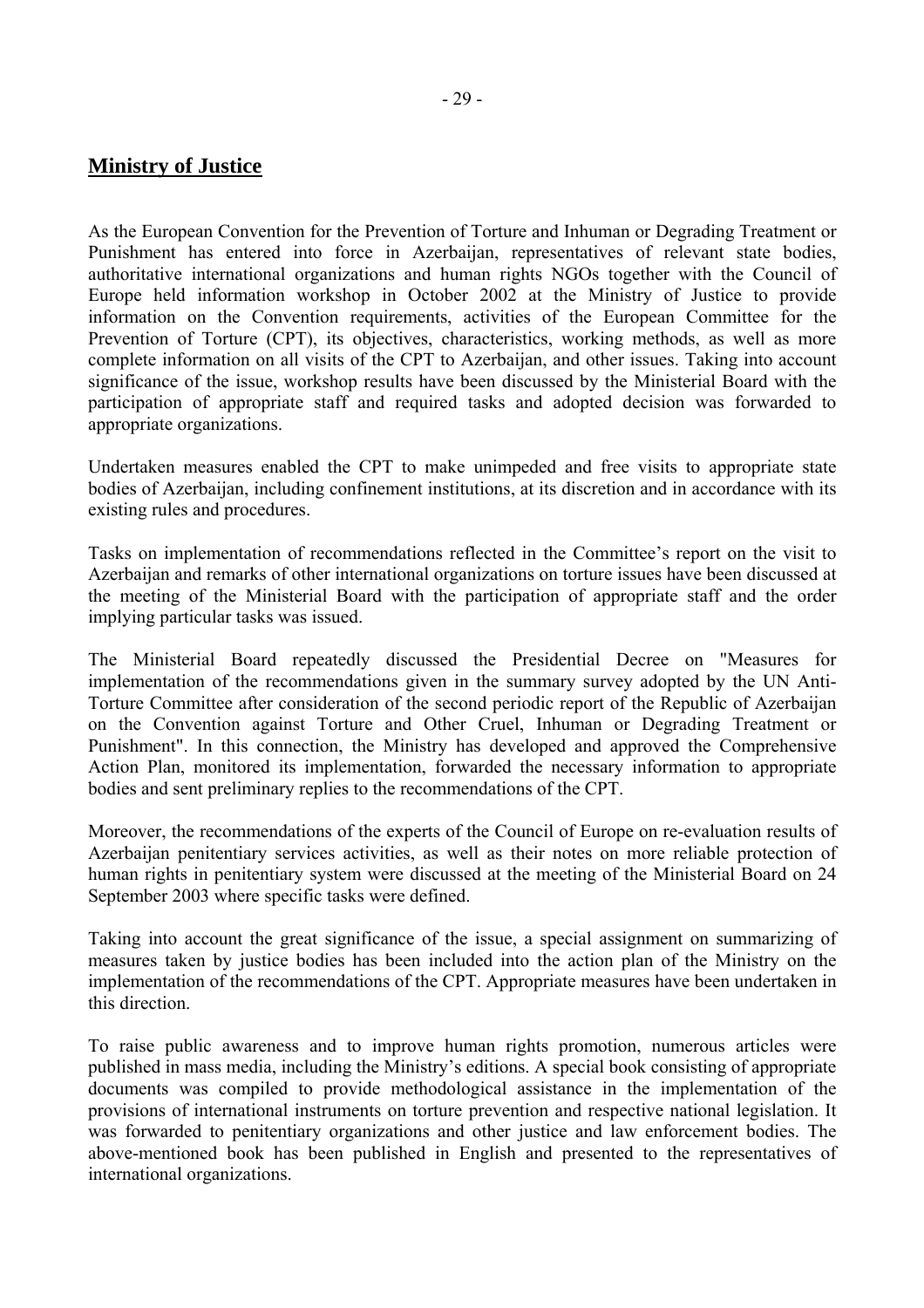During several international events, including the conference held by the Ministry of Justice jointly with the Council of Europe in Baku in September 2003 devoted to the Re-evaluation report on the penitentiary system of Azerbaijan and the conference on torture prevention held in December 2003 in Almaty, detailed information on actions undertaken in Azerbaijan in this field was provided.

Furthermore, taking into account the importance of improvement of the training process, application of new training methods and means, study of advanced experience of foreign countries and international organizations, a number of actions have been undertaken in that direction.

Taking into account the increasing importance of the European Convention for the Prevention of Torture, it had been included to the curricula of courses conducted in the Training-Education Center and the Law Education Center as a separate subject. Special courses on human rights and international rules on treatment of prisoners have been arranged and training hours on human rights protection, as well as torture issues have been increased.

A national expert in cooperation with the staff of the Law Education Center of the Ministry of Justice and international organizations prepared manuals "Torture is prohibited" and "Are you ready to meet the European Committee for the Prevention of Torture" describing human rights concept and classification, provisions of international documents on torture prevention, as well as the European Convention for the Prevention of Torture, international organizations and the main principles of anti-torture struggle in regions, the activity, purposes and working principles of the CPT and other issues. The manuals were approved by the Scientific Council of the Law Education Center, and at present are widely used in the training process.

Furthermore, while continuing cooperation with foreign countries and international organizations great importance is attached to the strengthening of training process and application of new training means. Thus, specific manuals on torture prevention sent by the UK Embassy were submitted to appropriate organizations.

It is noteworthy that "For Society without Torture" information sites consisting of various publications dedicated to torture prevention were arranged in penitentiary bodies. With a view to guaranteeing effectively the right of prisoners and convicted people to complain, these people and their relatives are informed of their rights. The libraries of confinement institutions were provided with appropriate legislation and "Prisoner's Booklet" published in Azerbaijani, Russian and English, which was also distributed among all prisoners.

The publication of "Prisoner's Hand-Book" and "Practical Advices to Prisoners" explaining issues concerning all normative legal acts dedicated to prisoners, significant international agreements on human rights, as well as prisoners' rights and freedoms, especially rules on addressing to the European Court of Human Rights and the CPT, is the result of the work in this sphere.

As to the CPT recommendations on observation of detained people's rights by the staff of investigative isolators, it should be noted that in the framework of reforms implemented in the penitentiary system, their staff are reviewed and certified. The employees, who cannot work honestly and in compliance with new requirements, are dismissed and replaced by experienced employees.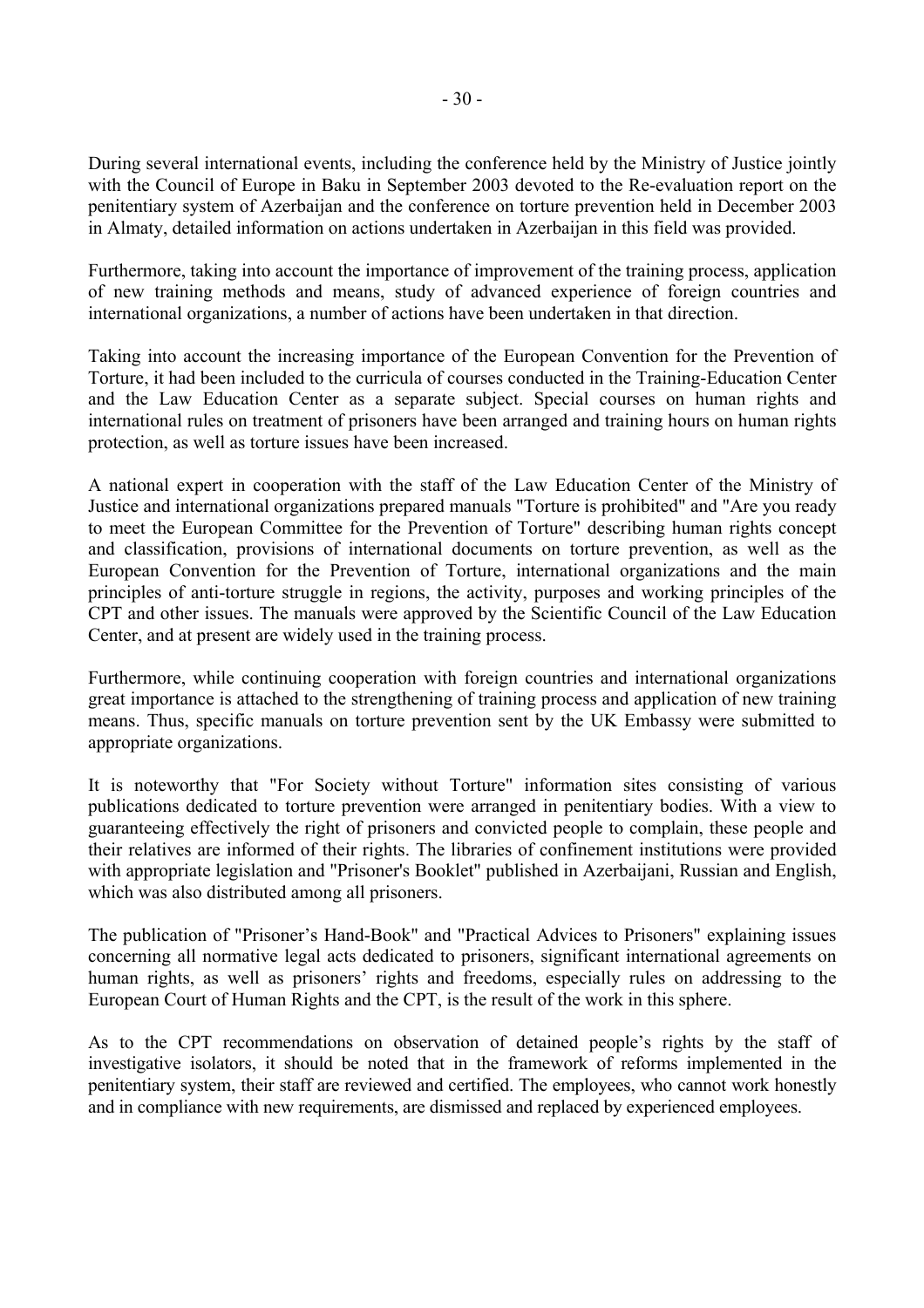To improve life conditions of prisoners in confinement institutions and investigative isolators, they are thoroughly repaired and equipped in compliance with international standards of imprisonment. New buildings have been built in penitentiary institutions. To arrange prisoners' free time efficiently, various places, sports grounds and facilities, clubs, and libraries are built. In order to ensure the exercise of religious and conscience freedom by prisoners, worship places are arranged. Rooms for long and short-term visits are enlarged to create required conditions for prisoners and their family members in compliance with international standards.

In regard to the recommendation concerning the reduction of existing density in investigative isolators, it should be noted that recent pardon decrees as the demonstration of human policy of the Head of State, as well as amnesty acts adopted on the initiative of the President of the Republic of Azerbaijan resulted in significant reduction in the number of prisoners and convicted people. This has created good conditions to provide prisoners with 4 square meters area in accordance with international documents and the Code of Enforcement of Sentences of the Republic of Azerbaijan.

Furthermore, in accordance with the recommendations in order to manage existing density in the Investigative Isolator No. 1 and to improve conditions of imprisonment for juvenile delinquents and women, these people were accommodated in separate buildings with better conditions of the Investigative Isolator No. 3 apart from other prisoners. In compliance with the recommendations of the CPT, other measures of density lessening are being continued in the Investigative Isolator No.1 on the basis of principles of regulation or reduction of the number of convicted or imprisoned persons.

In accordance with the recommendations of international organizations, as well as the CPT and as a result of justice and law reforms taking place in the country, delegation of imprisonment issues exclusively to courts, careful attitude to application of such extreme measures have sufficiently reduced the number of arrested people recently. Moreover, judicial and investigation bodies apply alternative measures rather than restriction of freedom.

Following the relevant recommendations and for the purpose of satisfying specific needs of juvenile delinquents, the Investigative Isolator No. 3 has been provided with appropriate equipment, special places were equipped to enable them to do some sports and to spend their free time efficiently. Moreover, juvenile delinquents are not kept in cells with adults any more.

At present, while considering restructuring and dislocation issues of confinement institutions, new capabilities are being searched and appropriate additional measures are taken to keep convicted people in prison in conformity with international standards, to provide rooms for long-term visits in investigative isolators, to improve life conditions of prisoners in prisons, especially for life-term prisoners, to provide freedom of movement, i.e. outside walks for prisoners, to provide opportunities to spent more time beyond the cells, to create better conditions complying with international standards for juvenile delinquents and women, especially with infants and young children, to arrange effectively their leisure time, to provide secondary and vocational education, to create better conditions for them to do sports and socially useful work.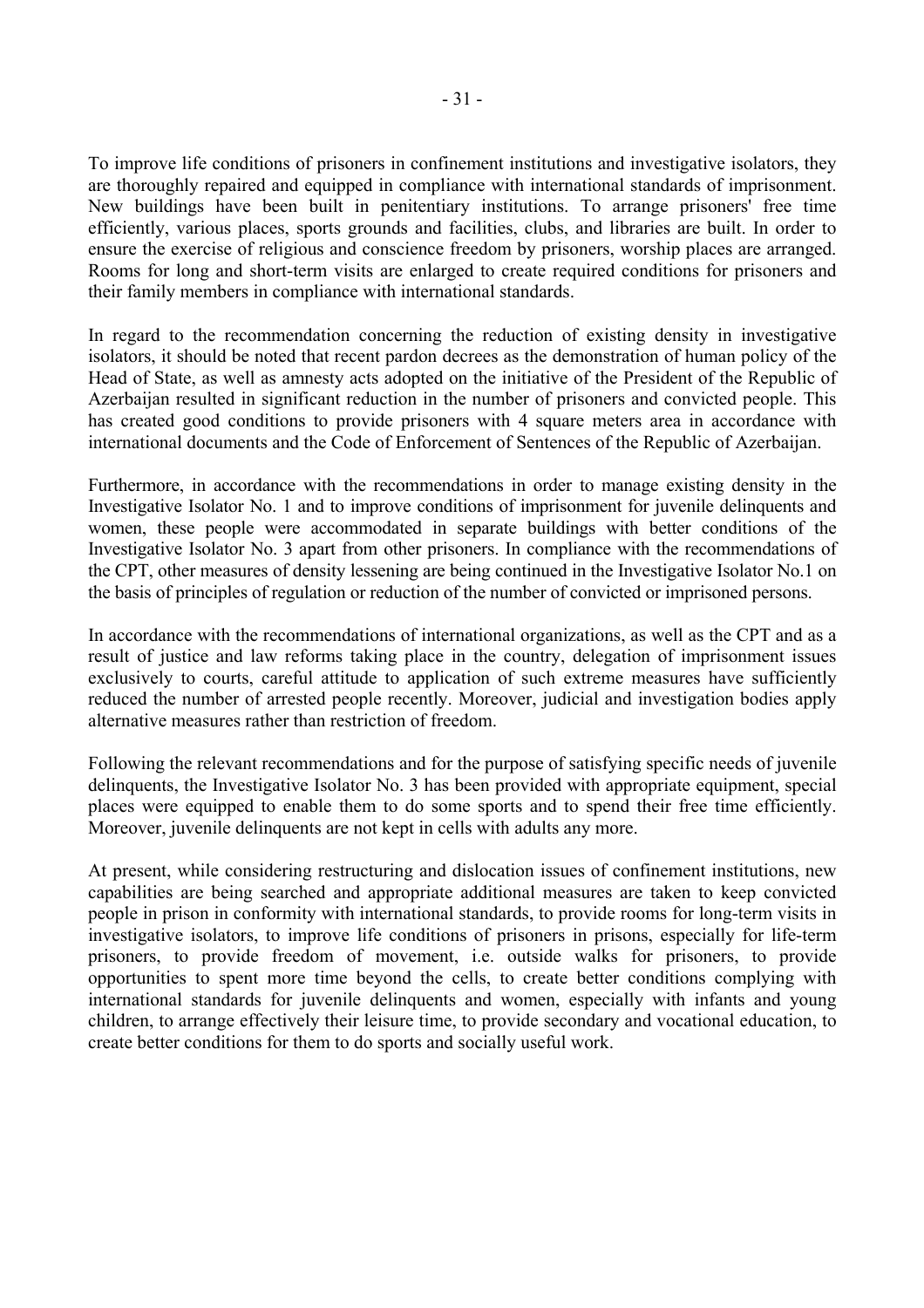Recently the usage of cells without windows in investigative isolators has been given up. ìQuarantine cellsî and punishment solitary cells were thoroughly repaired and measures have been taken in order to provide them with natural and artificial lightning and flow of fresh air. The life conditions in these cells have significantly been improved. With the purpose of providing normal temperature in the cells in winter seasons, the construction of warming system in regime corpuses is underway. The necessary works are undertaken to improve nutrition and to construct sanitary arrangements in the cells. One hour walking is ensured for prisoners.

With regard to the recommendations of the CPT on transportation of prisoners, the number of prisoners permitted to be transported in special motorcars have been decreased. Reconstruction of the above-mentioned motorcars is provided for, and existing one-man cells were abolished.

To fulfill the recommendation on real ensuring of the right of prisoners and convicted persons to get medical aid, the sanitary-hygienic condition for prisoners have been improved and ill prisoners have been fully supplied with bedding. The practice of using prisoners like servants was abolished. The continued courses for improvement of professional skill for the medical staff of penitentiary institutions and special training (including special psychiatric training) of the junior medical staff of confinement institutions and investigative isolators have been organized with the participation of experienced experts of the Ministry of Health in the framework of a special program in the Training and Education Center. During those events special attention is paid to the issues of protection against torture and ruthless treatment of convicted persons and prisoners, determination and documentation of the above-mentioned cases. Necessary measures are taken for more efficient use of medical staff in penitentiary institutions and appointment of trained and skilled personnel as medical personnel, psychiatrist, psychologist, and to other relevant vacant staff positions.

Following the recommendations, the staff has been informed of the distinctions of isolation procedures applied to ill prisoners, and special sections reflecting the application of these procedures have been included to the medical record books of such prisoners. It should be noted that the requirements of relevant orders on provision of confidentiality of prisoners' medical record books and their proper storage are not applied solely to the medical enterprises, but also to all penitentiary institutions.

At the same time, relevant measures have been taken for medical examination of all persons entering investigative isolators, provision of necessary medical aid during their imprisonment, recording injuries according to complaints on ill-treatment and delivering information about them to the attention of authorities. Relevant conditions have been created for prisoners and their advocates to get acquainted with those records.

According to the recommendations on independence to the medical staff, the medical service have been excluded from the General Department of the Execution of Court Decisions and subordinated directly to the Minister of Justice. Currently, in view of reconstruction of medical service and provision of medical aid to the prisoners and convicted persons in accordance with modern medical criteria, necessary measures are being taken about the structure of the medical service, staff division, regulations, the status of medical staff and solving other organizational and logistical issues.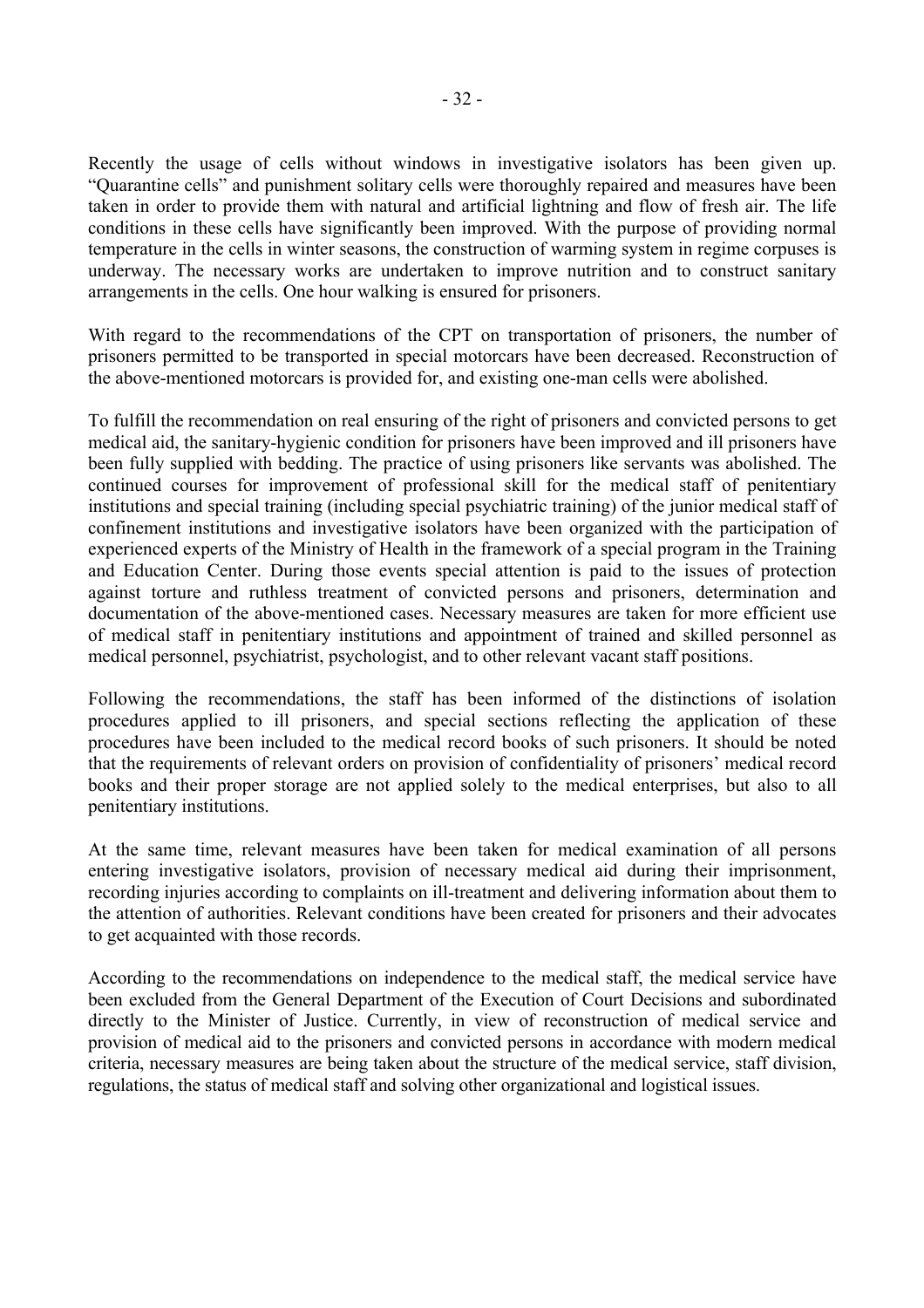With a view to teaching to the staff of the Medical Department of the Ministry of Justice the requirements of international documents on human rights and struggle against torture, the courses were organized in June according to the specific program developed in the Legal Education Center with the participation of leading employees of the Ministry, judges, medical scientists, representatives of the International Committee of Red Cross and other international organizations.

As regards the recommendations on creation of an independent institution implementing the monitoring of the execution of sentences with the purpose of preventing torture and inhuman treatment, it must be noted that the international experience on the relevant issue has been studied by the Ministry of Justice and special joint seminar has been held with the Council of Europe.

As the Decree of the President of the Republic of Azerbaijan dated 25 August 2000 foresees the creation of such institution, the draft Regulations on above-mentioned institution have been drawn up by the Ministry and the final version of the draft Regulations has been submitted to the Executive Office of the President. Meanwhile, a special group has been established in the Ministry of Justice with the purpose of carrying out the execution of the recommendations of international organizations, and taking measures by operative analyses of the information on torture against convicted persons and other violations of rights, which will function until solving organizational issues on the establishment of the mentioned institution.

Following the recommendations, in order to carry out more efficient analyses of the data concerning the respect of human rights and torture prevention, statistic report forms on the courts' activity have been improved and they are currently being applied.

According to the amendments made by the Milli Majlis (National Parliament) to the Code of Enforcement of Sentences on 21 May 2004 in fulfillment of the recommendations, the censorship is not applied to the correspondence carried out between prisoners and advocates or legal representatives, and it is sent immediately to the address. At the same time, concrete suggestions were made on amendments to the legislation to apply censorship to the correspondence of prisoners only on the basis of a court's decision.

Moreover, on studying the need of making amendments to the legislation in accordance with recommendations, a draft law was worked out for complete adjusting of the national legislation to the requirements of international documents, especially on the sentence serving condition and regime of life sentenced prisoners. Additional information will be submitted on adoption abovementioned law.

The existence of an independent judicial system is important in the struggle against torture. Accordingly, with the purpose of providing the independence of the judicial system and judges, three-level judicial system was established and the selection of judges was carried out on the basis of tests for the first time in the history of the country in 2000.

The judge selection process in Azerbaijan was carried out with broad public participation, observation of international institutions, and the representatives of foreign and local NGOs. All observers stated that the selections were carried out objectively, transparently and unbiased. As a result of the selections, the previously existed judge corps has been renewed up to 60 per cent, with the new corps comprising representatives from various areas of legal specialization including independent lawyers, scientists, advocates, investigators, prosecutors, employees of courts and others.